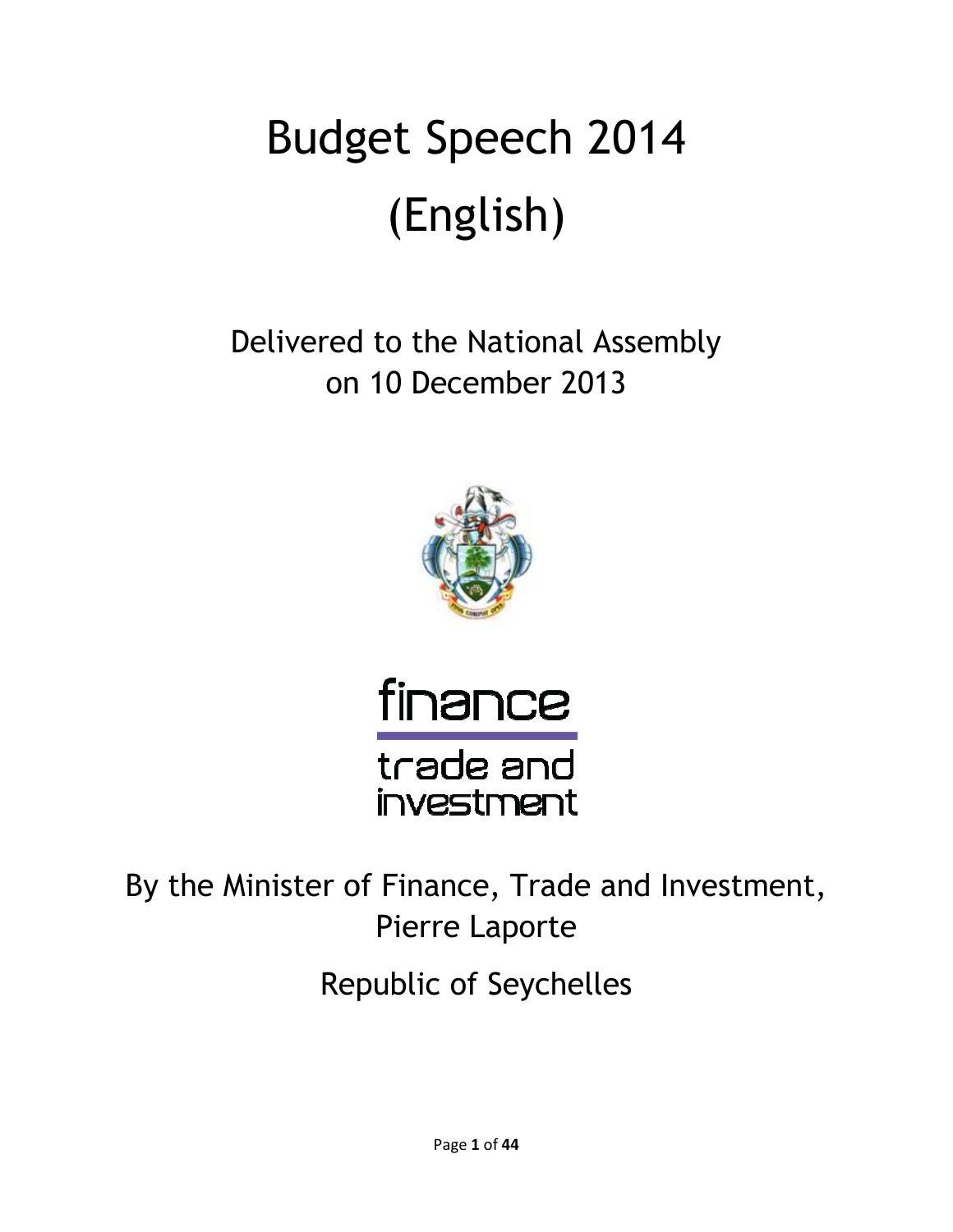## **Table of Contents**

| 1.   | Introduction                                                              | 4                |
|------|---------------------------------------------------------------------------|------------------|
| 2.   | Overview of the Economy in 2013                                           | 5                |
| 3.   | <b>Financial Sector Developments</b>                                      | 6                |
| 4.   | Budgetary Performance in 2013                                             | $\overline{7}$   |
| 5.   | Outlook for 2014 and the Medium-Term                                      | 8                |
| 6.   | The 2014 Budget                                                           | 8                |
| 6.1  | <b>Principal Objectives</b>                                               | 8                |
| 6.2  | Revenue                                                                   | $\boldsymbol{9}$ |
| 6.3  | Expenditure                                                               | 9                |
| 6.4  | <b>Wages and Salaries</b>                                                 | 10               |
| 6.5  | <b>Goods and Services</b>                                                 | 10               |
| 6.6  | New Agencies                                                              | 10               |
| 6.7  | Investment in Public Infrastructure                                       | 11               |
| 7.   | Initiatives to Support more Efficient Budget Execution                    | 14               |
| 8.   | Furthering the Structural Reform Agenda                                   | 14               |
| 9.   | <b>Public Enterprise Reforms</b>                                          | 15               |
| 10.  | Other Notable Developments in Public Enterprises                          | 16               |
| 11.  | Petroleum Exploration                                                     | 18               |
| 12.  | Financial Sector; Strategy and Policies for 2014                          | 19               |
| 13.  | <b>Pension Fund Contributions</b>                                         | 22               |
| 14.  | Tax Policies for 2014                                                     | 23               |
| 14.1 | <b>Business Tax</b>                                                       | 23               |
| 14.2 | Value Added Tax (VAT)                                                     | 23               |
| 14.3 | Corporate Social Responsibility Tax (CSR) and Tourism Marketing Tax (TMT) | 24               |
| 14.4 | Tax Incentives to Support Heritage and Culture                            | 25               |
| 14.5 | Additional Policy Changes in 2014 to Facilitate Business                  | 25               |
| 14.6 | New Gaming Bill                                                           | 26               |
| 14.7 | Exclusivity Agreements in Industrial Fishing                              | 27               |
| 15.  | <b>Trade-Related Issues</b>                                               | 27               |
| 15.1 | Accession to World Trade Organization (WTO)                               | 27               |
| 15.2 | <b>Trade Facilitation Measures</b>                                        | 29               |
| 15.3 | <b>Strengthening Revenue Collection</b>                                   | 30               |
| 15.4 | Intensifying our fight against Counterfeit Products                       | 30               |
| 16.  | Accelerating Investment and Improving the Business Climate                | 31               |
| 17.  | <b>Investment Promotion</b>                                               | 33               |
| 18.  | <b>Investing in Small Businesses</b>                                      | 34               |
| 19.  | Renewable Energy Schemes                                                  | 35               |
| 20.  | Subsidizing more Public Services for Low Income Groups                    | 36               |
| 21.  | Assistance for First-Time Home Buyers                                     | 37               |
| 22.  | <b>Salary Review</b>                                                      | 37               |
| 22.1 | A New Salary Structure                                                    | 38               |
| 22.2 | Increase in Wages and Salaries in 2014                                    | 38               |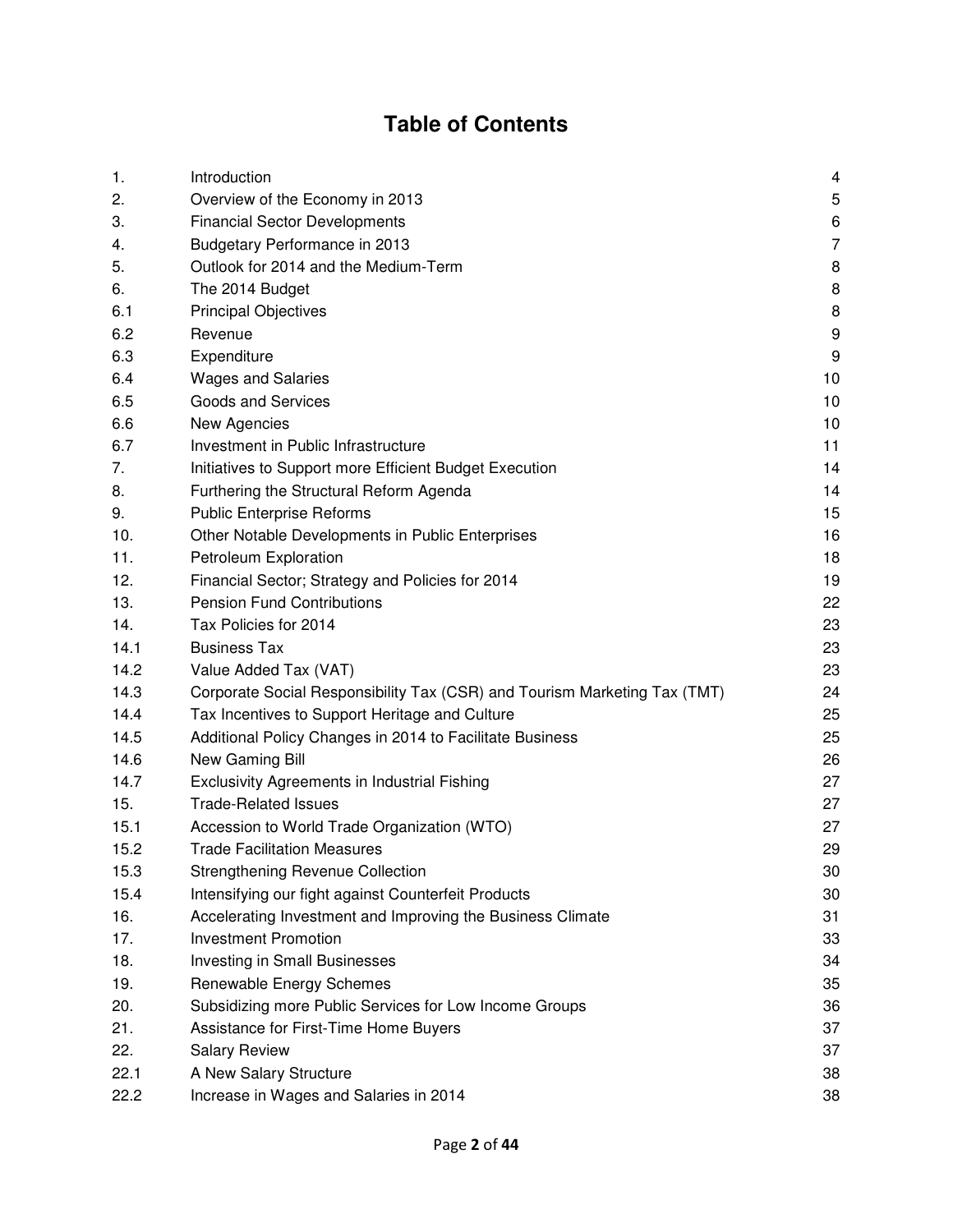| 22.2.1 | Increase in Minimum Wage                               | 38 |
|--------|--------------------------------------------------------|----|
| 22.2.2 | Increase in Salaries of the General Public Service     | 40 |
| 23.    | <b>Salaries of Public Enterprises</b>                  | 40 |
| 24.    | Increases in Benefits and Allowances                   | 40 |
| 24.1   | <b>Benefits</b>                                        | 40 |
| 24.2   | Allowances                                             | 41 |
| 25.    | Medium-Term National Development Strategy              | 41 |
| 26.    | Future engagement with the International Monetary Fund | 42 |
| 27.    | Conclusion                                             | 42 |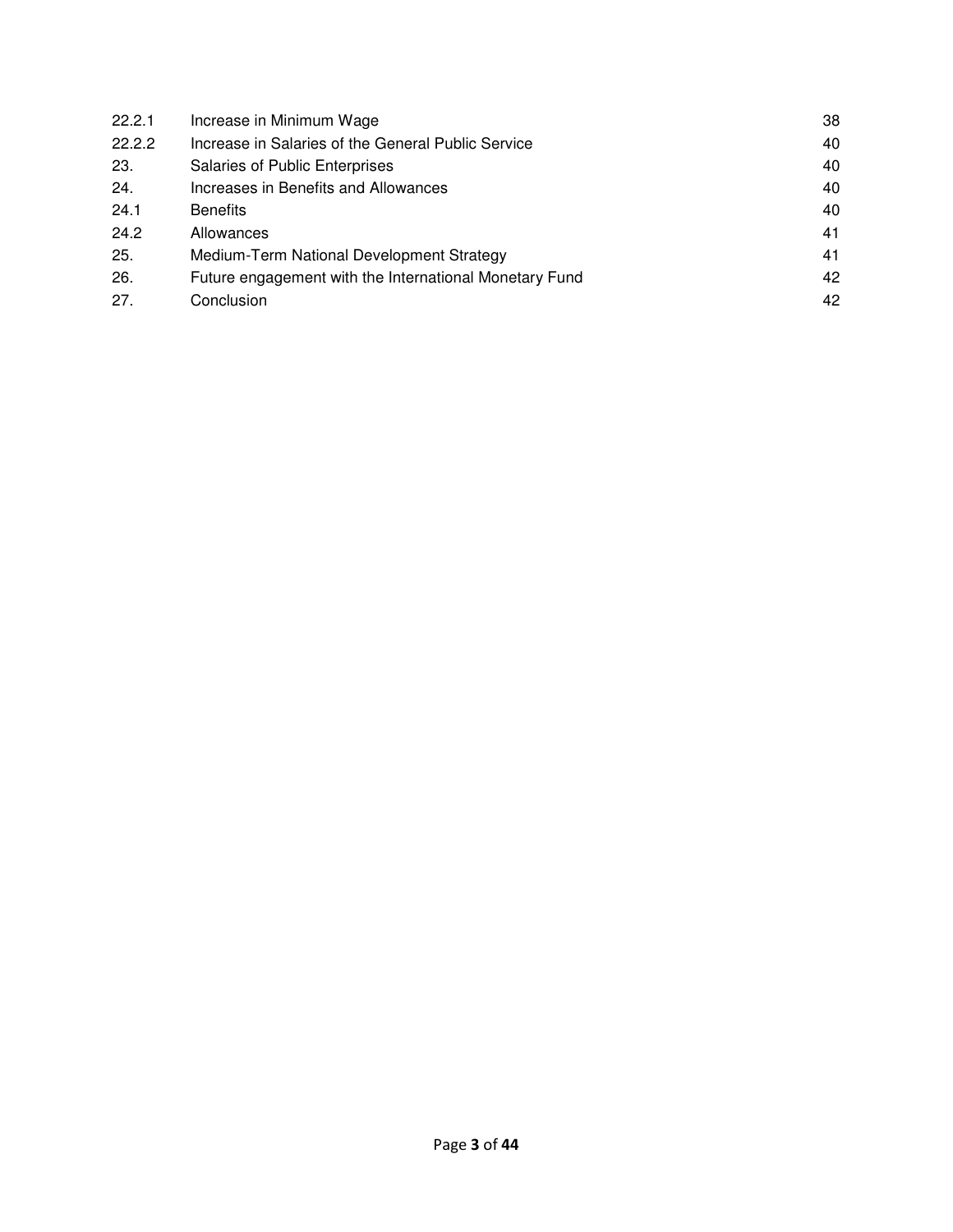#### **2014 Budget Speech**

#### **Beyond Reforms, Accelerating Growth for Shared Prosperity**

Mr. Speaker,

Leader of Government Businesses in the National Assembly

Leader of Opposition in the National Assembly

Honourable Members of the National Assembly

Dear Seychellois Brothers and Sisters,

It is my pleasure to present to you the proposed budget for 2014.

#### **1. Introduction**

Mr. Speaker, a child faces many challenges as he grows up. There are ups, there are downs, and sometimes the challenges are so hard that they threaten the ability of that child to progress. More than often, that child finds a way to rise above those challenges, to continue to grow up, and eventually mature into an adult who enjoys success and stability. Eventually, as a responsible parent, he will ensure that the prosperity that he has worked so hard for is shared equitably among all his children.

Like this child, a nation faces similar challenges as it develops.

Mr. Speaker, five years ago, the Seychellois nation and its economy was like a child who had done so well growing up, but somewhere along the way, found himself in need of a helping hand. Today, five years later,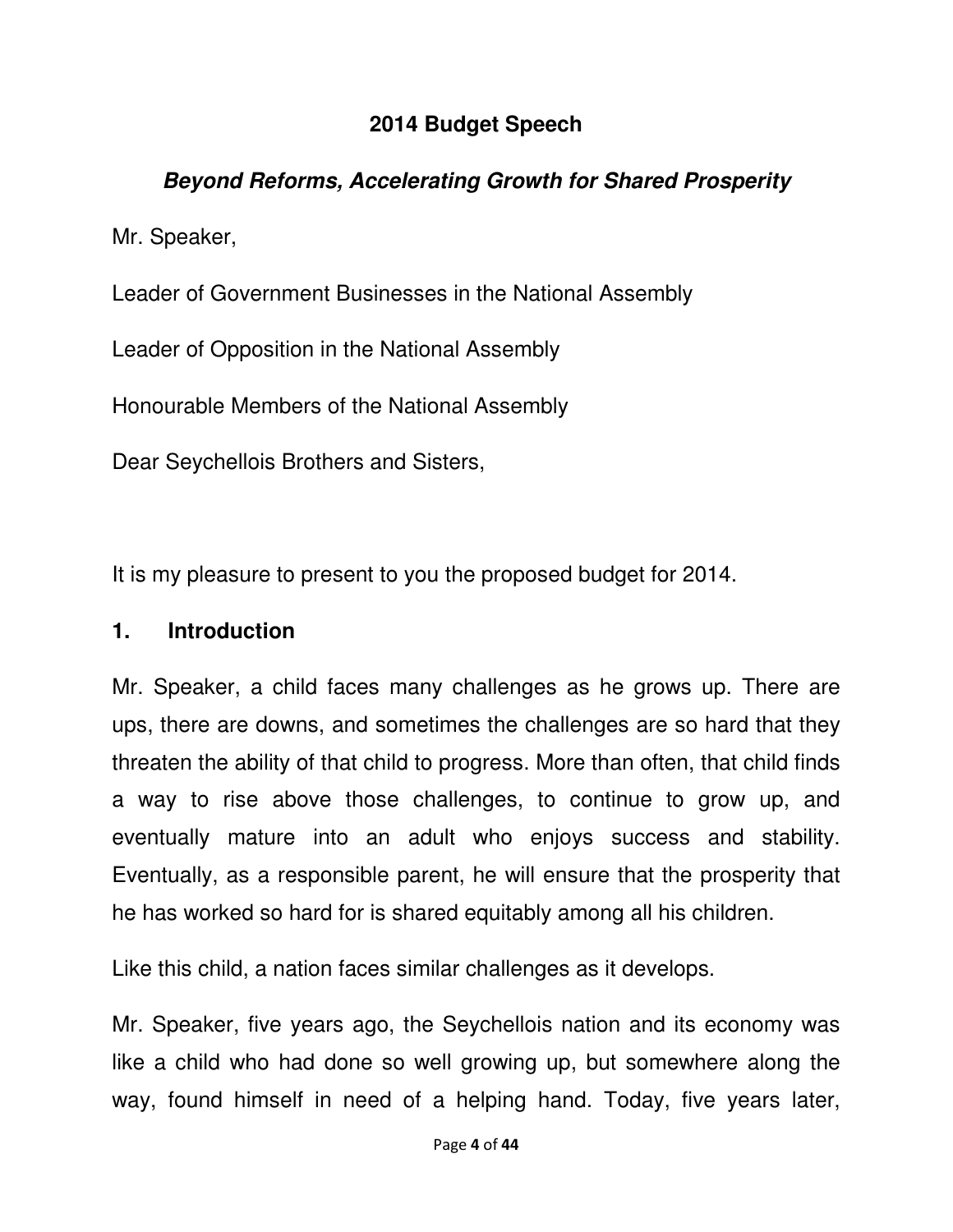Seychelles, like this determined child, has recovered strongly; ready to take the next step towards more success and prosperity.

Having recovered from the economic and financial crises of 2008 to record five successive years of growth, the time has come for the Government to share the benefits of this growth with its people. As Seychelles is now poised to move beyond the era of reforms, our policies have to be geared to accelerate growth further and create more prosperity. As a responsible Government we also need to ensure that the benefits of this greater prosperity continue to be shared equally and fairly with our people.

Mr. Speaker, it is with these considerations in mind that I have chosen the theme of the 2014 Budget to be: **Beyond Reforms: Accelerating Growth for Shared Prosperity.** 

## **2. Overview of the Economy in 2013**

Mr. Speaker, the **global economy** recorded mixed outcomes in 2013. Global growth is forecasted at 2.9%.

In Seychelles, macroeconomic fundamentals remain strong. As predicted, **growth in the domestic economy accelerated this year**. Moreover, at 3.5%, real GDP growth exceeded the 3% target that was set for this year. **Unemployment** remained below 2%.

Mr. Speaker, growth in the real economy continued to be driven by the **tourism** sector. For the first three quarters of 2013, visitor arrivals rose by 13% and income was up by about 11%. Growth in the traditional European market has rebounded and strong increases were observed in new markets, namely Russia, the UAE, and Asia.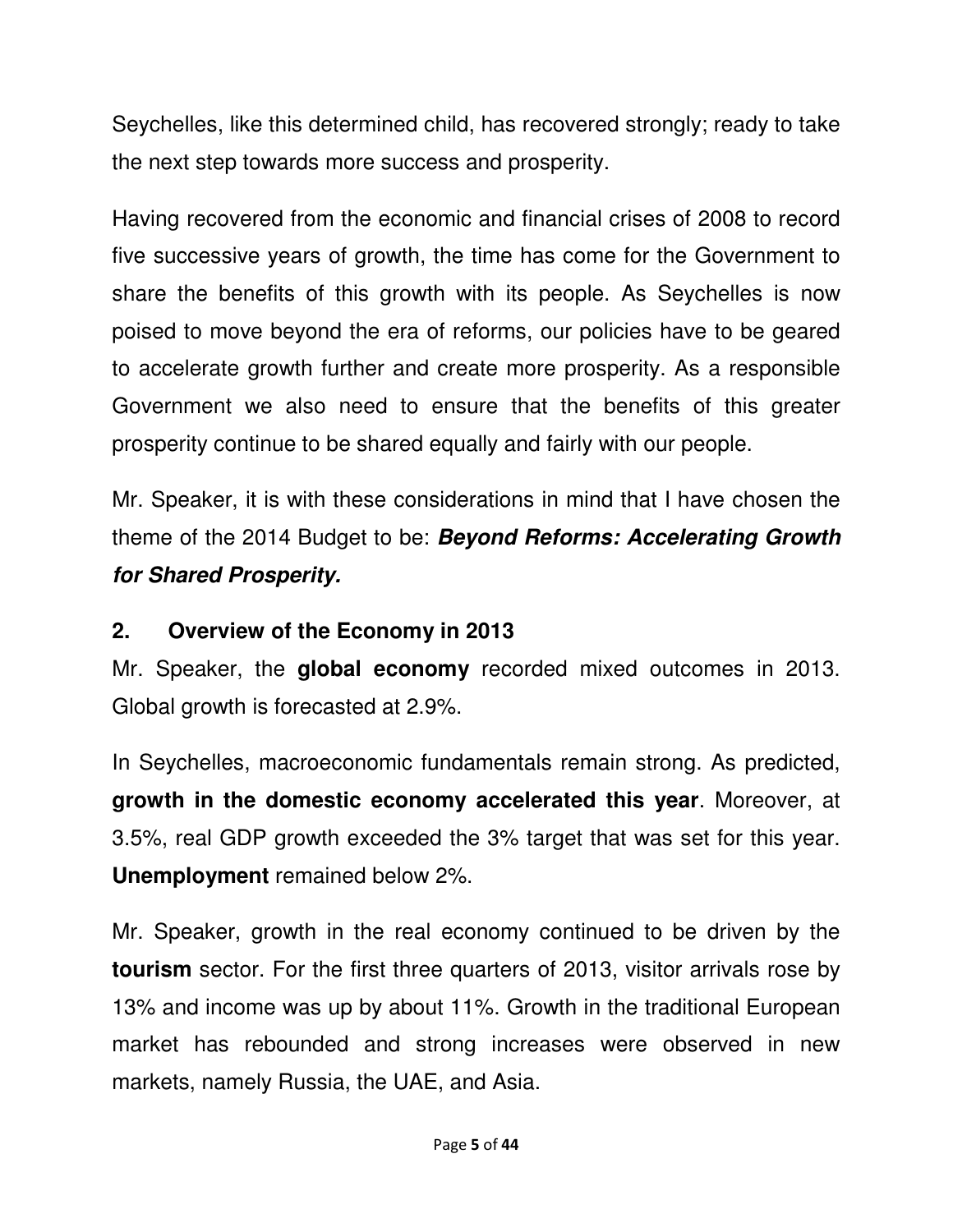Prudent **monetary policy** by the Central Bank of Seychelles (CBS) helped reduce **inflation,** which is forecasted to average 4.4% for 2013 compared to 7.1% last year. Favourable oil price movements on the international market resulted in stable demand for foreign currency. This helped maintain stability in the domestic foreign exchange market. CBS' gross external reserves are targeted at US\$400 million or about 4 months of imports by end-December 2013.

Mr. Speaker, average **interest rates** declined this year. The average lending rate of commercial banks fell from 13.39% at end-2012 to 11.68% at end-October this year. Against this backdrop, **credit to the private sector** grew by 6.8% in July 2013 compared to 4.5% for the same period in 2012.

#### **3. Financial Sector Developments**

Mr. Speaker, notable developments in the financial sector in 2013 include approval by the CBS of a banking license for the Bank of Ceylon (BOC). The BOC is recruiting and plans to open in early 2014.

In the international financial services sector, the Seychelles International Business Authority (SIBA) expects a decline in revenue in 2013. Seychelles' classification by the OECD as not compliant with some of its criteria on exchange on information following the Phase 2 Peer Review, and the recent amendment in our law to abolish bearer shares, are likely to result in a slowdown in activity in the sector for the rest of this year. Nevertheless, we expect SIBA's revenue to still approach SR100 million.

Mr. Speaker, activities on the Seychelles Securities Exchange is progressing well. Following the floating of SACOS shares this year, shares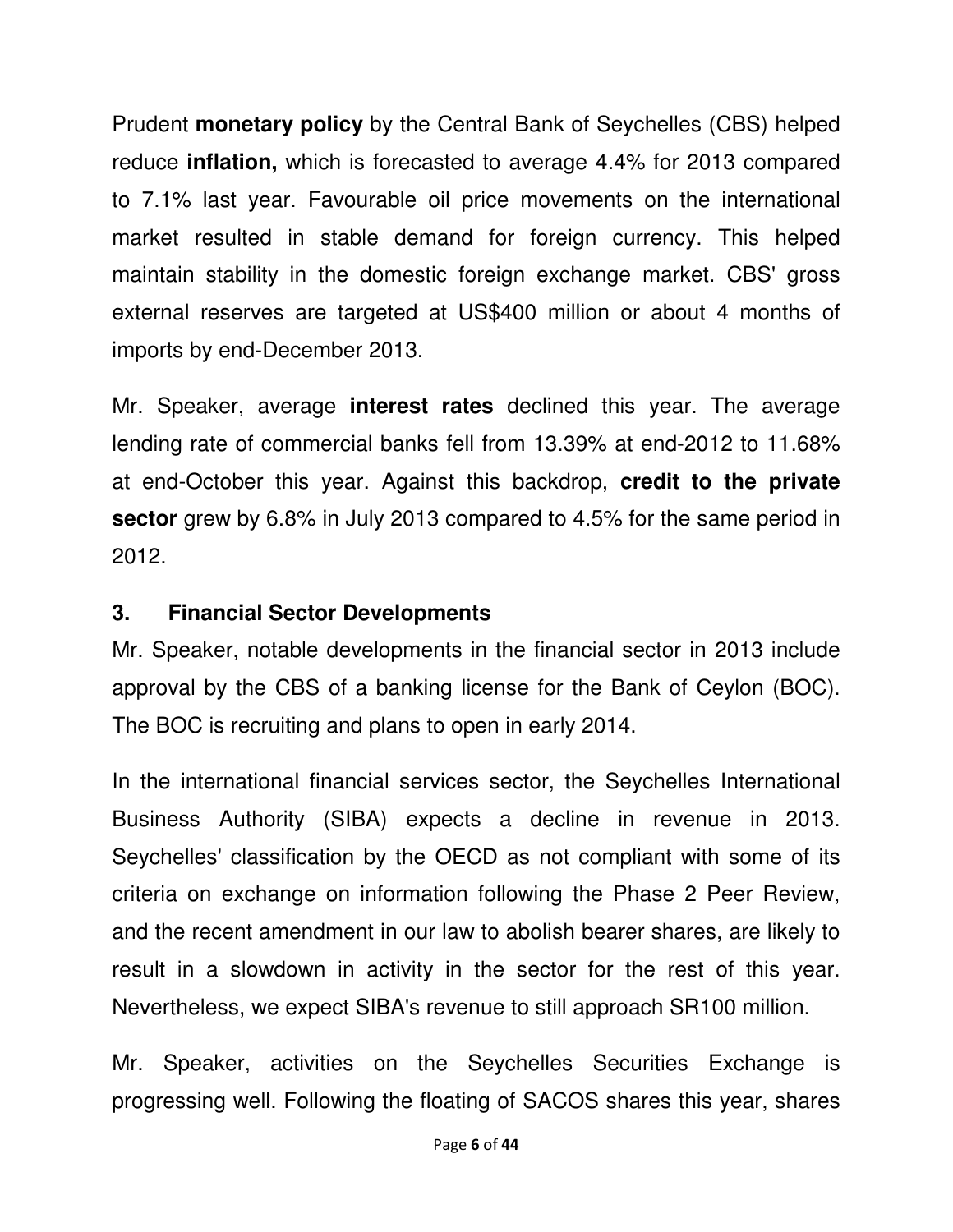are currently trading at SR64 compared to SR35 per share pre-listing. To date, 16,776 shares have traded since inception for a total value of SR1,127,129.

We expect financial leasing services to begin shortly now that the legal framework is in place.

## **4. Budgetary Performance in 2013**

The fiscal outlook for 2013 remains positive with a revised primary fiscal balance of 5.2% of GDP or SR788.6 million now expected. Government expects to collect SR5.6 billion in revenue, excluding grants, which will be SR185 million or 3% above the 2012 level.

Total tax revenue for this year is forecasted at SR4.7 billion. We forecast total dividends from public enterprises at SR433 million this year, or an increase of almost SR200 million above the average of the previous five years.

Mr. Speaker, at SR5.2 billion, total primary expenditure (excluding interest) is projected at SR223 million less than the 2013 original budget. This reflects mainly lower grant receipts which are directly related to capital expenditure. Interest payments are forecasted to reach SR645 million, which would be SR115 million or 21% above the original budget. This is mainly due to higher than expected interest rates on treasury-bills in late 2012.

By end-2013, the public debt-to-GDP ratio is forecast to fall to 69%. Mr. Speaker, since 2008 Seychelles has made considerable progress in restructuring our debts and normalizing relations with creditors. In August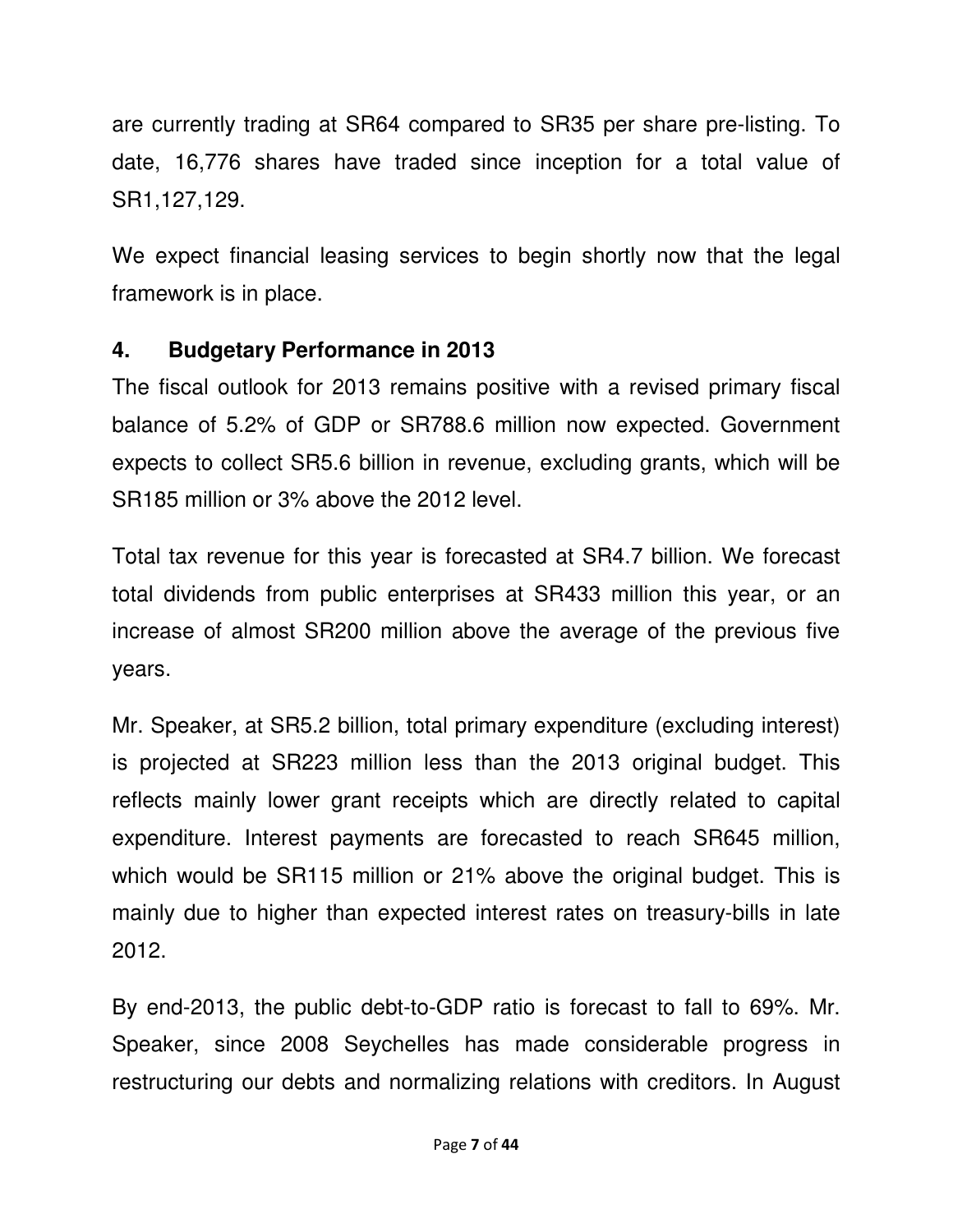this year we concluded a debt restructuring agreement (for a loan worth US\$8 million) with the EXIM Bank of India, and in November, we signed a similar agreement with Japan for loans worth US\$9.7 million. Only one agreement needs to be finalized in the context of the Paris Club debt rescheduling. This is with Russia, who already signed the Agreed Minutes.

## **5. Outlook for 2014 and the Medium-Term**

Mr. Speaker**,** the **world economy** is expected to strengthen moderately next year, with global output forecasted to grow by 3.6%, albeit in an environment of downside risks.

We forecast that **growth in the Seychelles economy will to increase marginally to 3.6% next year and accelerate to 4% in 2015**. This stronger growth will be supported primarily by continued recovery of our principal European tourism market and expansion of the new markets.

## **6. The 2014 Budget**

# **6.1 Principal Objectives**

Mr. Speaker, the 2014 budget aims for Government to achieve two main objectives, which are critical to maintain its sustainability in the medium to long term.

Firstly, the budget provides for a comprehensive review of the wage structure and wage levels in Government. This is to allow Government to pass more benefits of the reforms to the people. This will make Government's pay structure more competitive and enable it to continue to attract quality staff.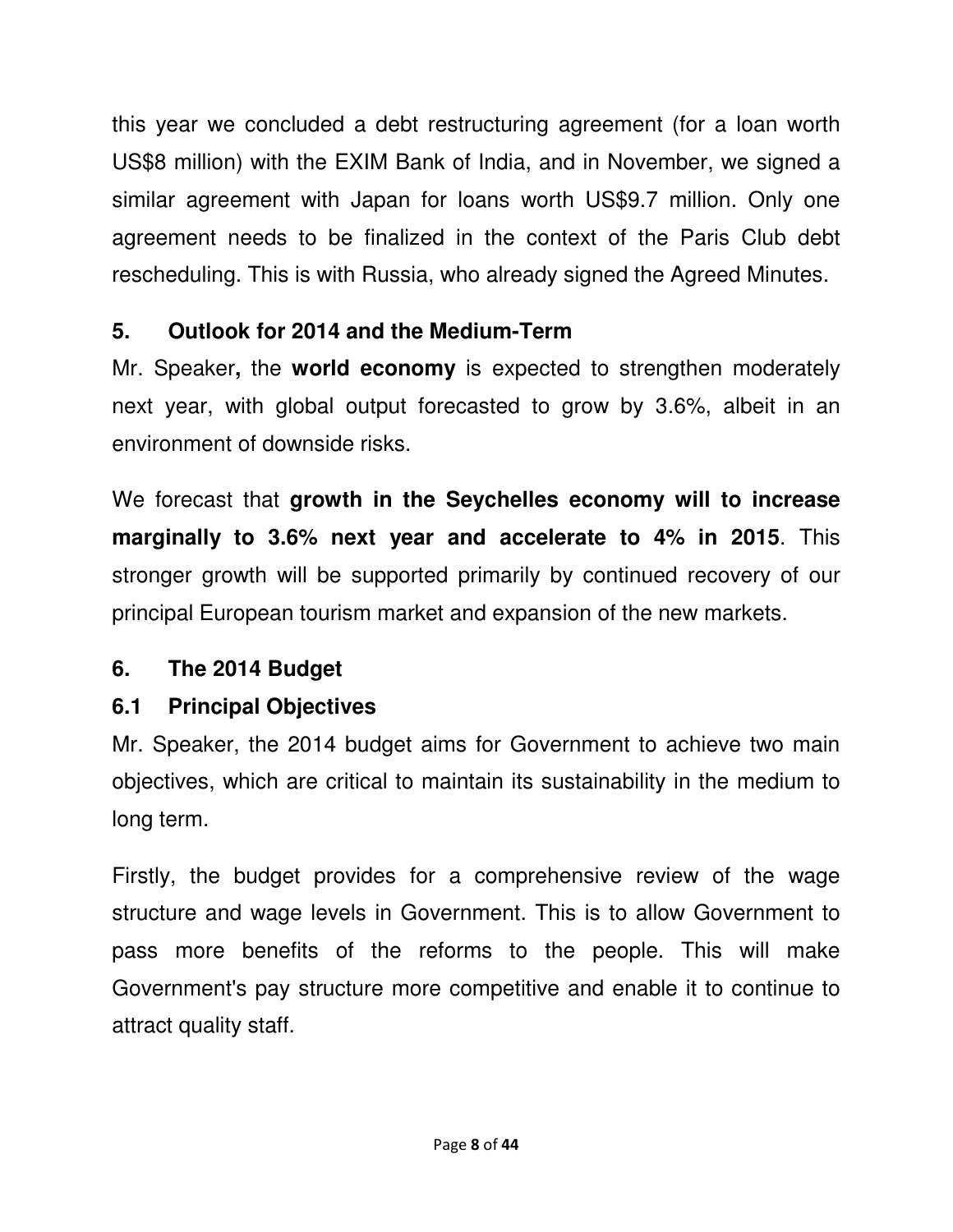Secondly, Government will freeze non-priority expenditures for the first half of 2014 to this year's levels. Only increases in wages and salaries and other priority spending, including recruitment in critical areas, will be accommodated until an exercise to rationalize the budget and identify possible wastage and savings is completed by mid-next year.

Mr. Speaker, the proposed 2014 budget ensures that Government remains on target to attain its long-term debt objectives. Our primary fiscal target, including a back-to-back loan from the European Investment Bank (EIB) to the Public Utilities Corporation (PUC) for the year 2014, is forecasted at 4.4% of GDP or SR720.9 million. Excluding this loan, our primary fiscal surplus is budgeted at 5% of GDP.

## **6.2 Revenue**

Mr. Speaker, total revenue including grants, is projected at SR6.2 billion in 2014. Tax and non-tax revenue combined is budgeted at SR5.7 billion, an increase of SR160 million or 3% over the 2013 revised projection. This will result from higher collection of taxes, primarily in VAT revenues, due to lowering of the threshold and personal income tax. Grants are projected at SR483 million.

## **6.3 Expenditure**

Mr Speaker, we are proposing a total expenditure of SR6 billion, including debt interests, which represents SR210 million or 4% above the revised 2013 budget.

Mr. Speaker, despite our constraints Government will continue to pursue its efforts to strengthen the pillars of our society with vigour. We believe firmly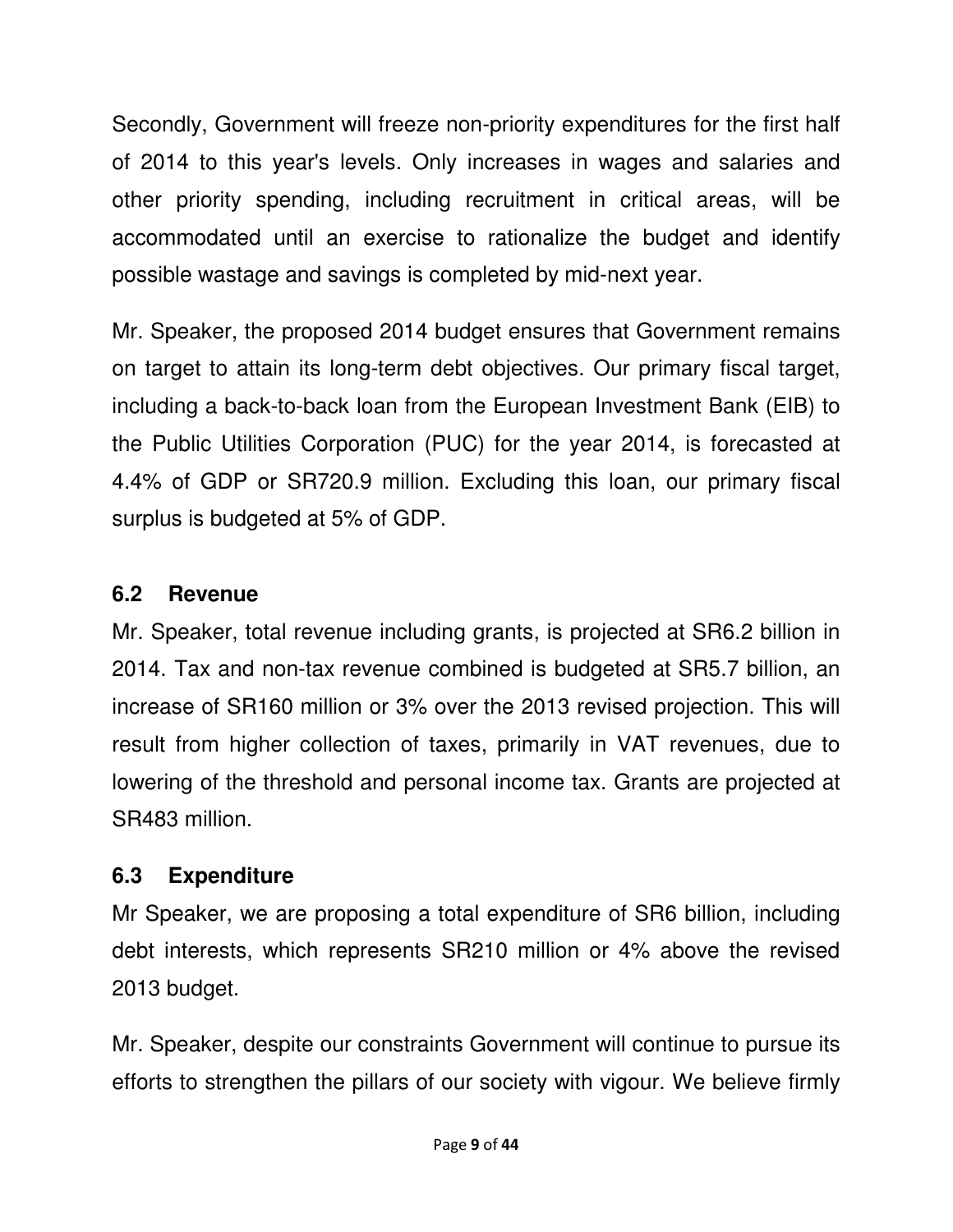that a well-educated and healthy nation is a prerequisite to a prosperous nation.

Access to free and quality education for all our youth, irrespective of their financial means and background, always has been and will remain one of the cornerstones of our strategy to promote growth and economic prosperity. The same principle applies for the health of our nation.

We have demonstrated our commitment to this noble cause by again in 2014 giving the two largest budgetary allocations to the Health and Education ministries; SR535.4 million and SR439.4 million, respectively. To note, the Ministry of Social Affairs, Community Development and Sports will receive SR81.8 million.

## **6.4 Wages and Salaries**

Mr. Speaker, a sum of SR1.261 billion is proposed for wages and salaries in 2014. This is a 12% increase compared to the revised 2013 budget outcome. As a ratio of GDP, this represents a modest increase from 7.3% in 2013 to 7.6% next year.

# **6.5 Goods and Services**

Government proposes spending of SR1.257 billion on goods and services for 2014 or 8.3% of GDP. This is about the same level as forecasted for 2013.

# **6.6 New Agencies to be Created**

Mr. Speaker, three new agencies will be created next year. These agencies and their budgets are: (i) the Industrial Estate Authority (SR3.7 million); (ii) the National Institute of Technology, Science and Innovation (SR2.7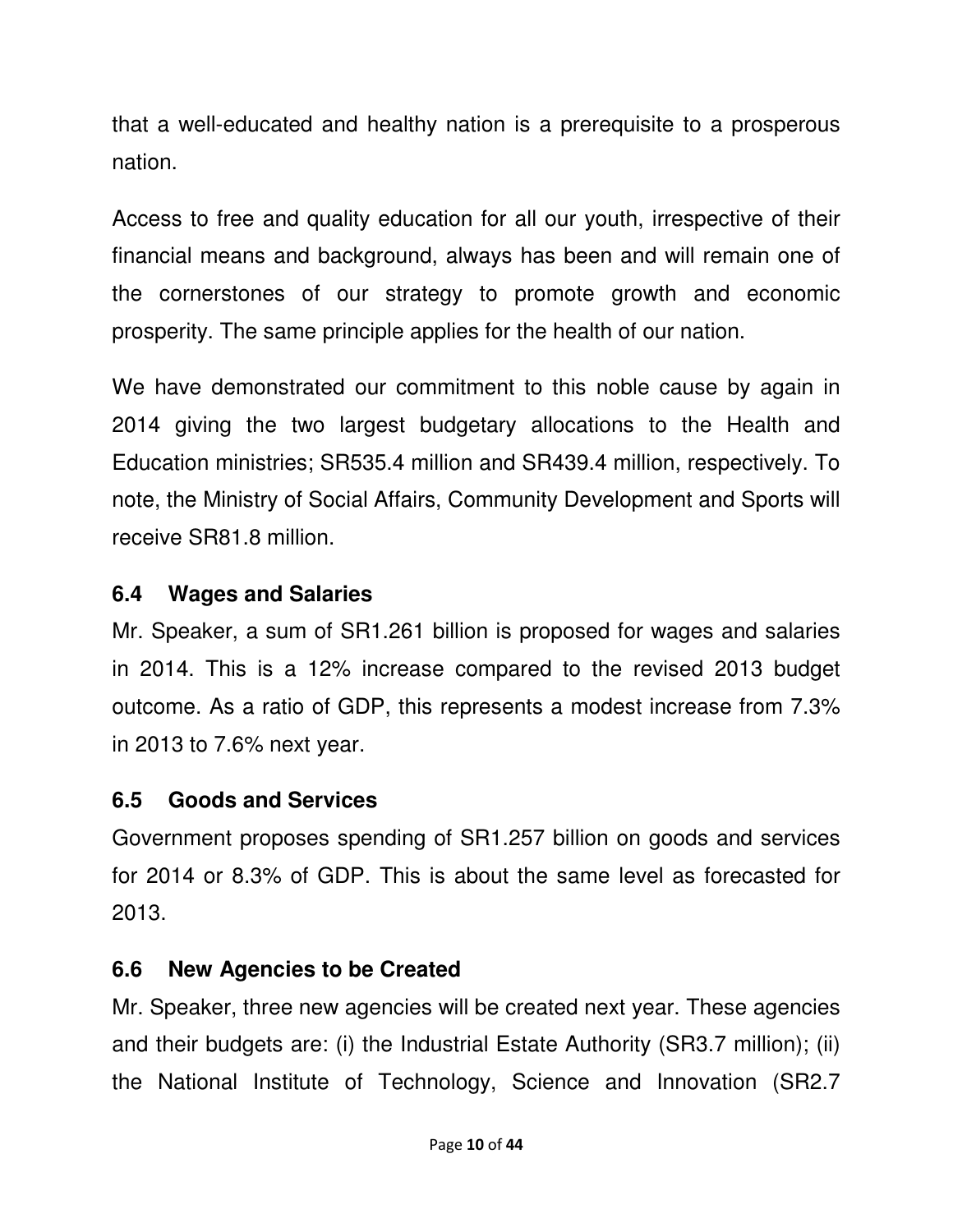million); and (iii) the Creative Industries and National Events Agency (CINEA) SR31.4 million. The CINEA will be a merger of several existing institutions, namely the National Arts Council, Seychelles Heritage Foundation and the Events section of the Seychelles Tourism Board.

## **6.7 Investment in Public Infrastructure**

Mr. Speaker, the central Government's Investment Programme over the five-year period from 2012 to 2017 will cost SR8.4 billion. In 2013, SR1.06 billion will be spent, which represents 12.6% of this investment plan. Government will provide a further SR1.04 billion in 2014.

For the coming year, four key projects will be completed to improve safety and national security, namely: the Praslin and La Digue Fire stations (SR31 million); the second phase of the Coëtivy prison (SR27.6 million); the Young Offenders Reform Centre on Praslin (SR15.9 million); and the installation of CCTV cameras in Victoria (SR10 million).

Government will allocate SR15 million in 2014 toward the digitalization of television by the Seychelles Broadcasting Corporation (SBC) to ensure readiness for full digitalization of services by 2015. We will further allocate SR6 million toward the Victoria Traffic Management Plan, and SR4.5 million for the purchase of an asphalt plant.

Phase 1 of the new Seychelles Tourism Academy will be completed in the first half of 2014. The total project cost, including furniture and equipment, will be SR87 million and this is co-financed by the Seychelles Government and BADEA.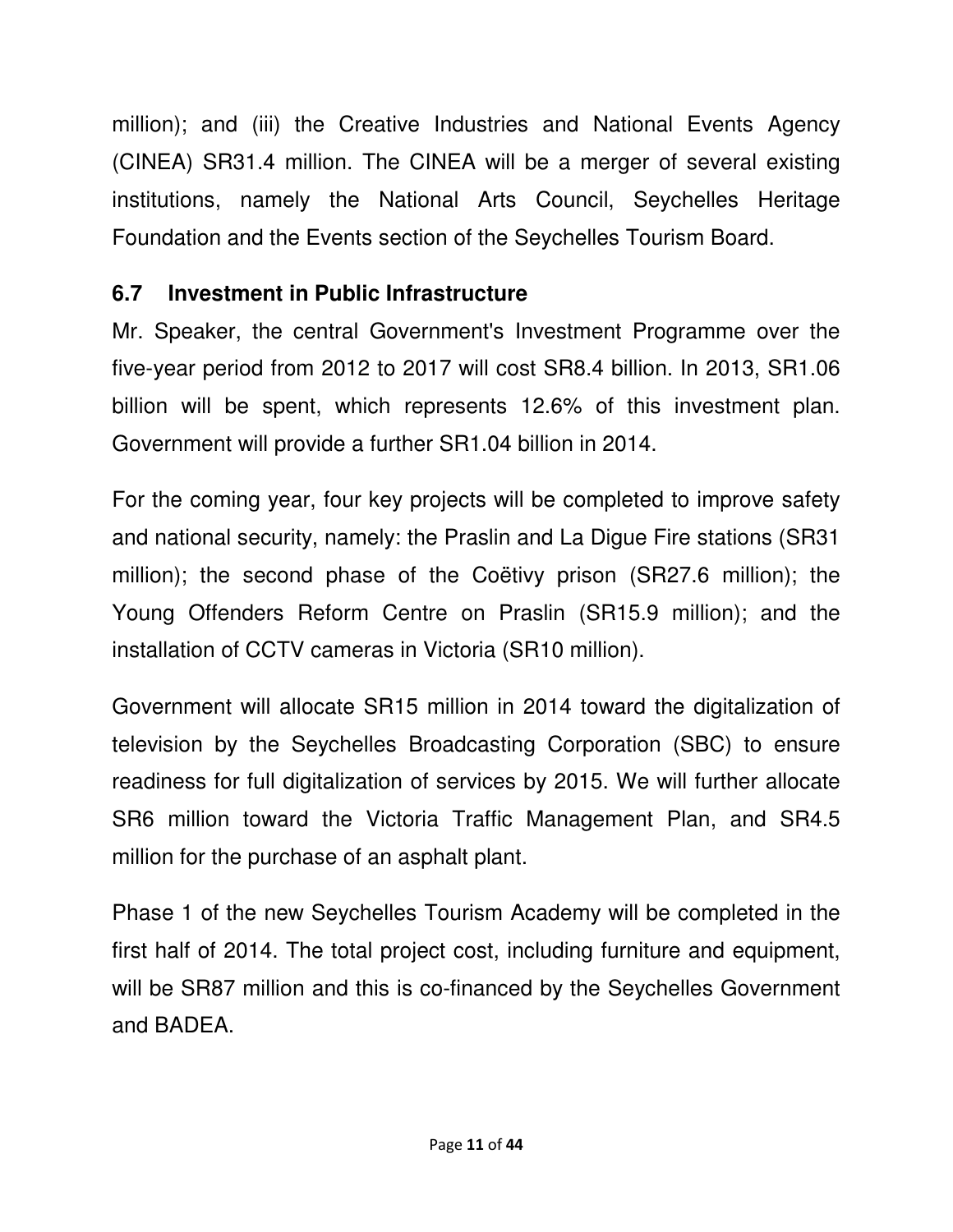Mr. Speaker, in 2014 Government will continue a vital project in the Ministry of Health to improve its operating theatre facilities. This will cost SR55 million. We will allocate SR13.6 million in 2014 and the balance in 2015 budget for this project. Preparations for the Ile Perseverance health centre will start in 2014 and for this Government is proposing an allocation of SR1.2 million as co-financing. The balance will come from loans from the OPEC and BADEA.

Government is also finalizing the Ile Perseverance secondary school project, which will go on tender in 2014. SR11 million has been allocated next year for the new school. Government will shortly submit the proposed Seychelles & Horticultural Training Centre project to development partners for funding. We have allocated SR3.4 million in the 2014 budget. In addition, SR8 million will be spent on repairs and maintenance of the Au Cap, Pointe Larue and Anse Aux Pins primary schools, through the European Union disaster grant.

Mr. Speaker, Government will accelerate its investment in the fisheries sector in 2014. We will spend a total of SR10 million on utilities for Zone 14 to make the quay operational. An additional SR36 million under the Fisheries Development Fund will go towards the construction of semiindustrial long line fishing vessels and value-added fisheries facilities.

We will spend SR5.9 million on Research and Fisheries Management Plans and a further SR6 million for air and sea patrols and to install communication systems on board artisanal fishing vessels for improved monitoring and surveillance. Government has also allocated a further SR45 million in 2014 under Contingency, mostly for anti-piracy patrols.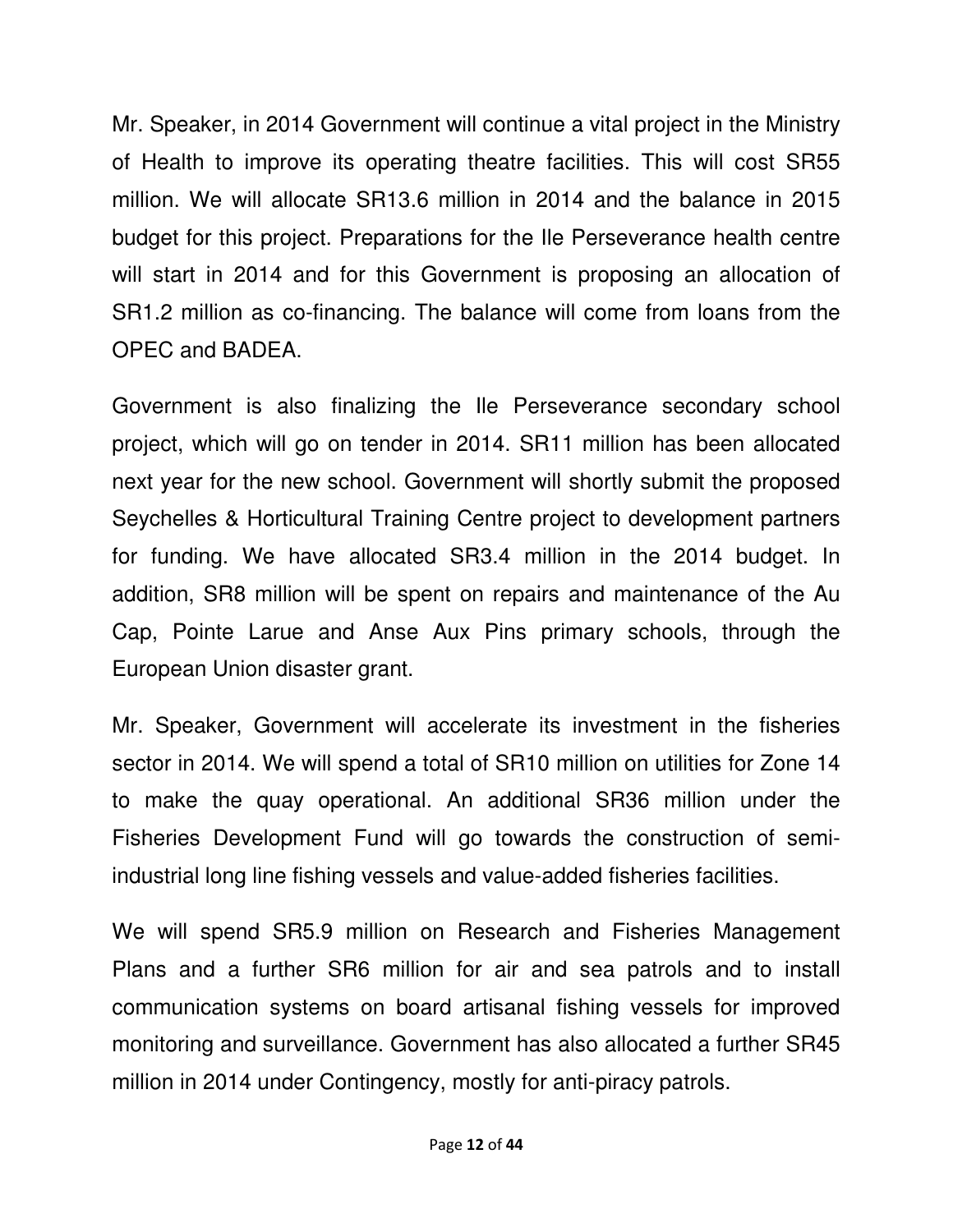Government will also support the construction of semi-industrial fishing boats through a sovereign guarantee of approximately **SR120 million** (US\$10 million) to the Bank of Ceylon.

Following the signing of a new fisheries protocol this year between Seychelles and the European Union, funding for the fisherman sectoral programme will continue. This agreement has two components; the first is an annual amount for access to the Seychelles EEZ ( $\epsilon$ 2.75 million during 2014-15, and €2.5 million for the remaining years  $(2016-19)$ ; and the second, annual specific amounts to support implementation of the Seychelles fisheries sectoral programme and maritime policy (€2.6 million for the first two years, and  $E$ 2.5 million for the remaining years).

Mr. Speaker, we will also revive interest in Aquaculture. Through a US\$148,000 grant from NEPAD, our Government will in 2014 put in place the regulatory framework to guide the development of the sector. Once this is in place, Government will call for investment.

Regarding the Energy sector, Government will increase its capital grants to PUC in 2014 by SR25 million to SR150 million. Moreover, Government has provided guarantees for an additional €7 million (about SR114 million) towards water projects.

Mr. Speaker, to reach the highest level of development a country needs to take bold investments, as challenging as these may be. We have begun discussions with development partners, as well as financial institutions, to explore alternatives to fund one of the largest infrastructure projects ever implemented in Seychelles. This is the project for the development and expansion of Port Victoria. In view of the substantial cost—the latest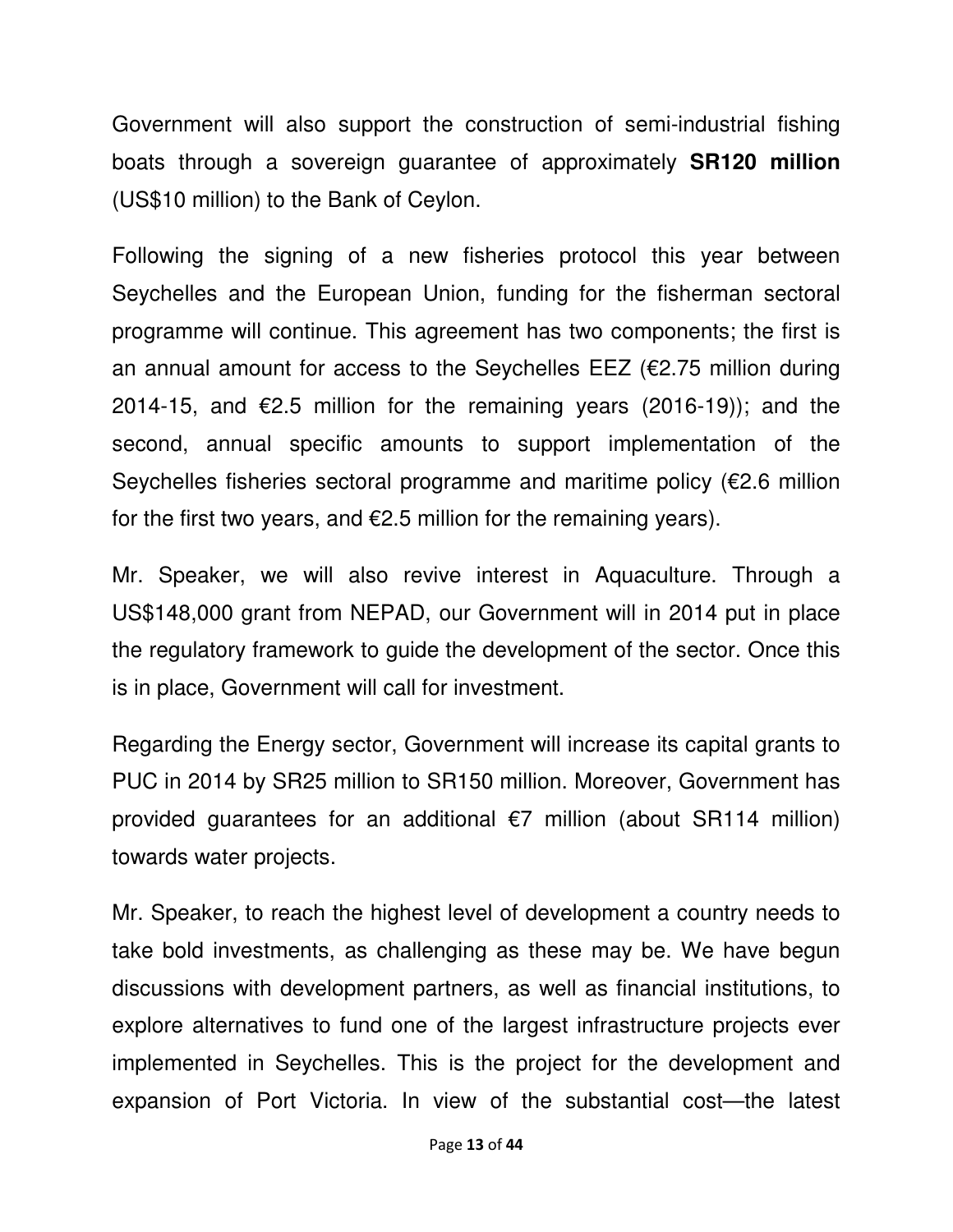estimate is about SR2.4 billion (€150 million)—the project will be phased over a number of years.

Mr. Speaker, this is an ambitious and costly project, but one whose implementation is necessary. However, Government would be unable to fully fund it without compromising our debt objectives. As such, we will invite private sector participation to provide options for investment such as public-private partnership, Build-Operate-Transfer (BOT), among others. This project is critical for the development of Seychelles as it will support further growth of our fisheries sector, our petroleum storage and bunkering activities, and to accommodate the ever growing volume of trade through Port Victoria.

## **7. Initiatives to Support more Efficient Budget Execution**

Mr. Speaker, this year we began piloting the Programme Performance Based Budgeting (PPBB) initiative in two ministries (Education and Natural Resources). This will continue in the coming year and we will include three more ministries in 2015.

Moreover, we have begun the groundwork for adoption of the International Public Sector Accounting Standards (IPSAS) in 2014. This will consolidate the budget accounts of Government with the cash flow of public enterprises and will allow the Government and the general public to have a better appreciation of the operations of the public sector.

# **8. Furthering the Structural Reform Agenda**

Mr. Speaker, structural reforms have complemented our stabilisation efforts by strengthening institutional frameworks. It is important that we continue to implement further structural reforms in areas where weaknesses still exist.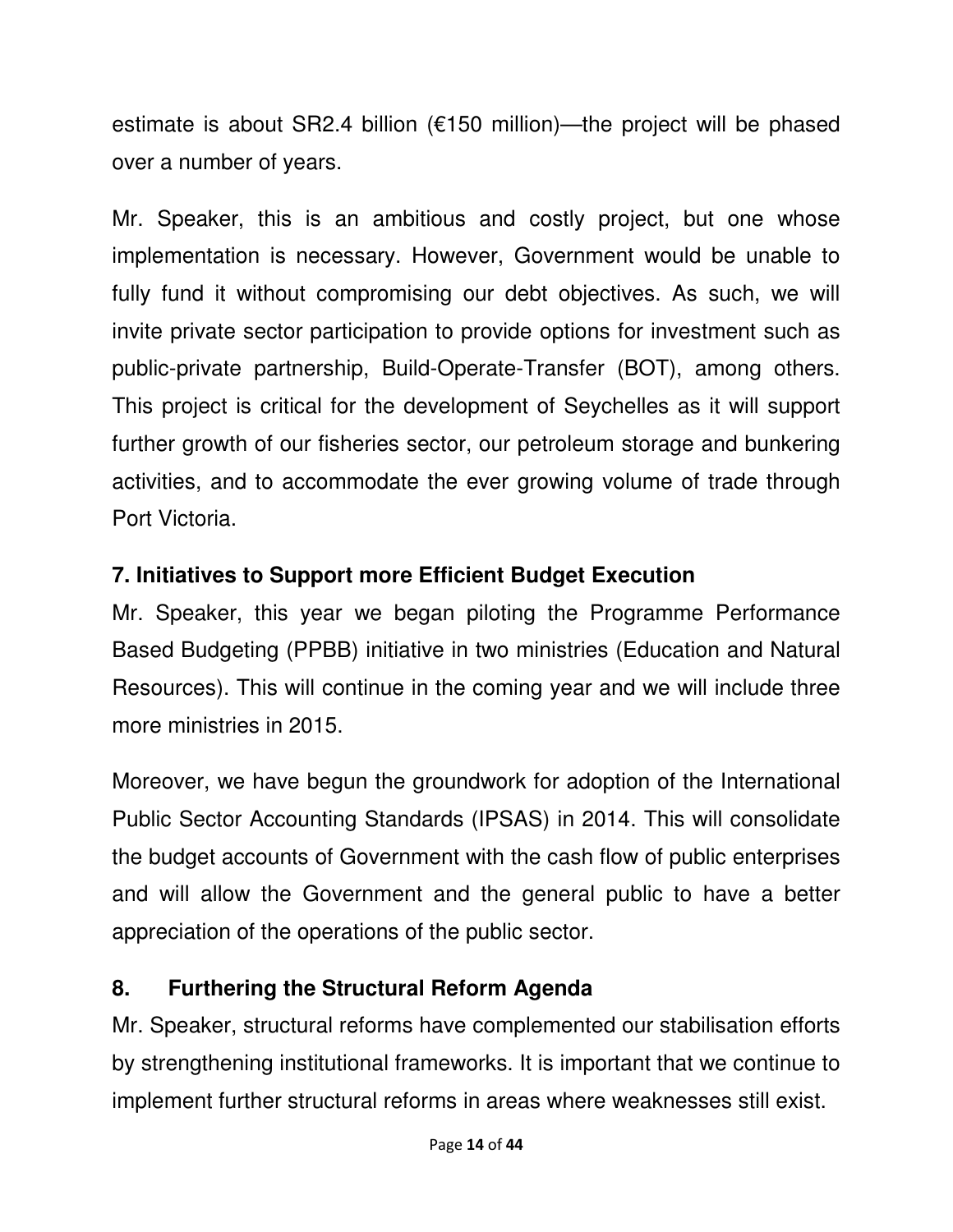#### **9. Public Enterprise Reforms**

Mr. Speaker, we have made substantial progress in reform of public enterprises.

The establishment of the Public Enterprise Monitoring Commission (PEMC) this year is expected to further enhance transparency in the monitoring process. Already, increased oversight has resulted in a notable improvement in compliance with reporting requirements. All public enterprises have now submitted their corporate plans detailing their activities for the next three years. As a requirement of the new PEMC Act, all public enterprises will have to follow International Financial Reporting Standards (IFRS) by 2016. This will be supported by the development of additional policies and guidelines to further strengthen governance.

Mr. Speaker, during last year's budget address I identified about a dozen public enterprises and agencies whose accounts were considered not up to date. I am pleased to note that the majority of them have now submitted their latest (2012) Audited Financial Statements. Three of those enterprises, whilst having made progress in finalizing their accounts, are yet to submit them to the National Assembly, mostly due to internal restructuring. These are: Sociétée Seychelloise d'Investissement (SSI), the National Information Services Agency (NISA), and L'Union Estate. We expect these enterprises to regularize their accounts by mid-2014.

Mr. Speaker, through the public enterprise reforms **we have significantly minimized risks to the Government budget**. This has resulted from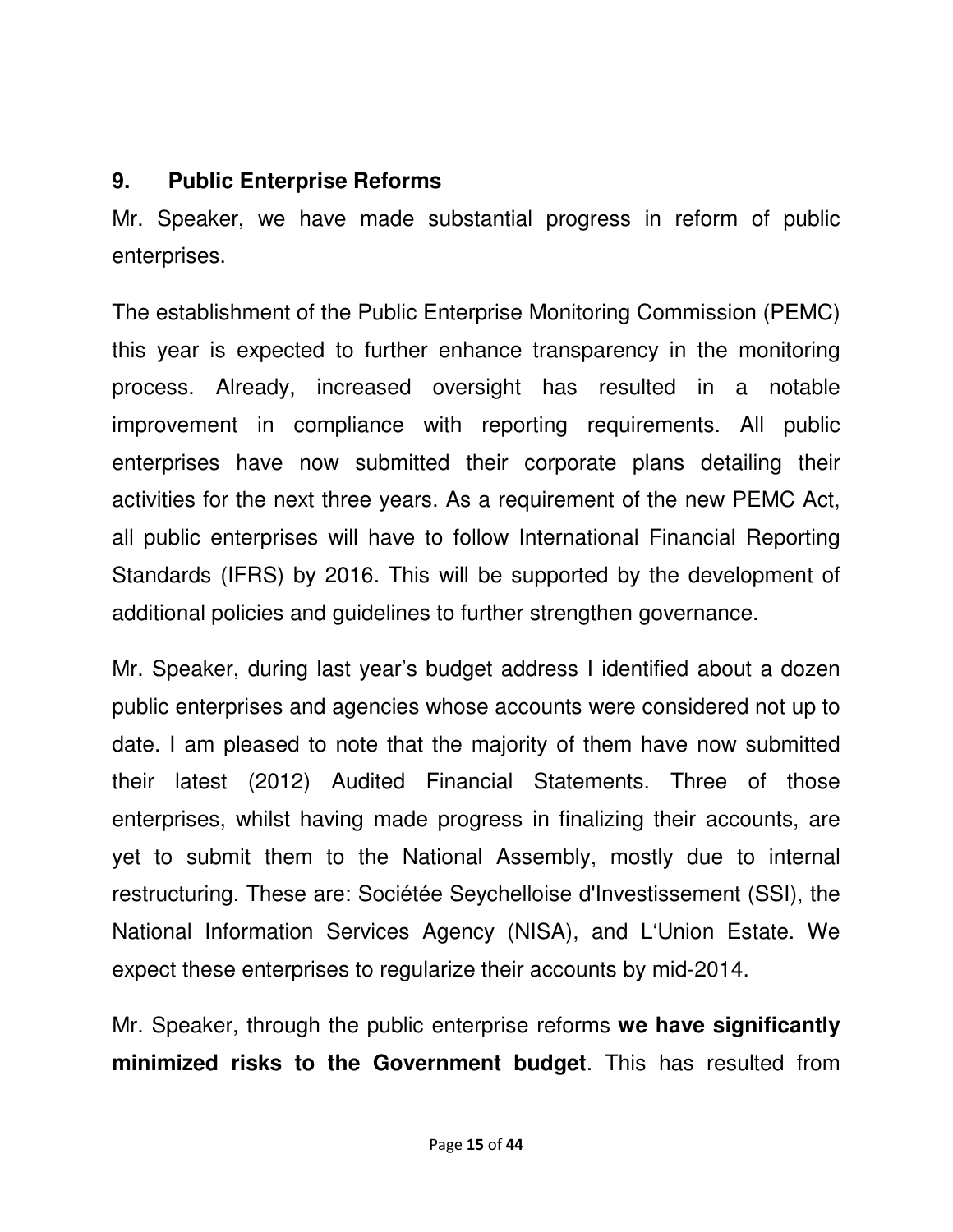policy changes that have improved the financial viability of those enterprises.

For instance, this year the Seychelles Petroleum Company (SEYPEC) successfully eliminated universal subsidies on cooking gas (LPG) and abolished the two-tier pricing system. With the automatic adjustment mechanism now in place LPG prices move in line with international prices.

Mr. Speaker, PUC has also made significant progress in improving its long term financial viability. In November, it began the process of eliminating cross-subsidization between businesses and households for utility tariffs through rebalancing of utility prices. As a result of this rebalancing PUC will over the next 8 years ensure full cost recovery by charging both the households and commercial sectors prices that reflect the cost of production.

Mr. Speaker, another benefit of our public enterprise reforms is that **through privatization we have continued to increase private sector participation** in the economy.

Following the sale of 23% of the shares of the Seychelles Commercial Bank (ex-Seychelles Savings Bank) last year, the bank is now pursuing the privatization of a further 27%. Completion is scheduled for early 2014.

Mr. Speaker, we are close to completing the privatization of Government's 50% share in the Bank of Muscat International Offshore (BMIO). Moreover, in 2014 Government will privatize its shares in the State Assurance Corporation of Seychelles.

# **10. Other Notable Developments in Public Enterprises**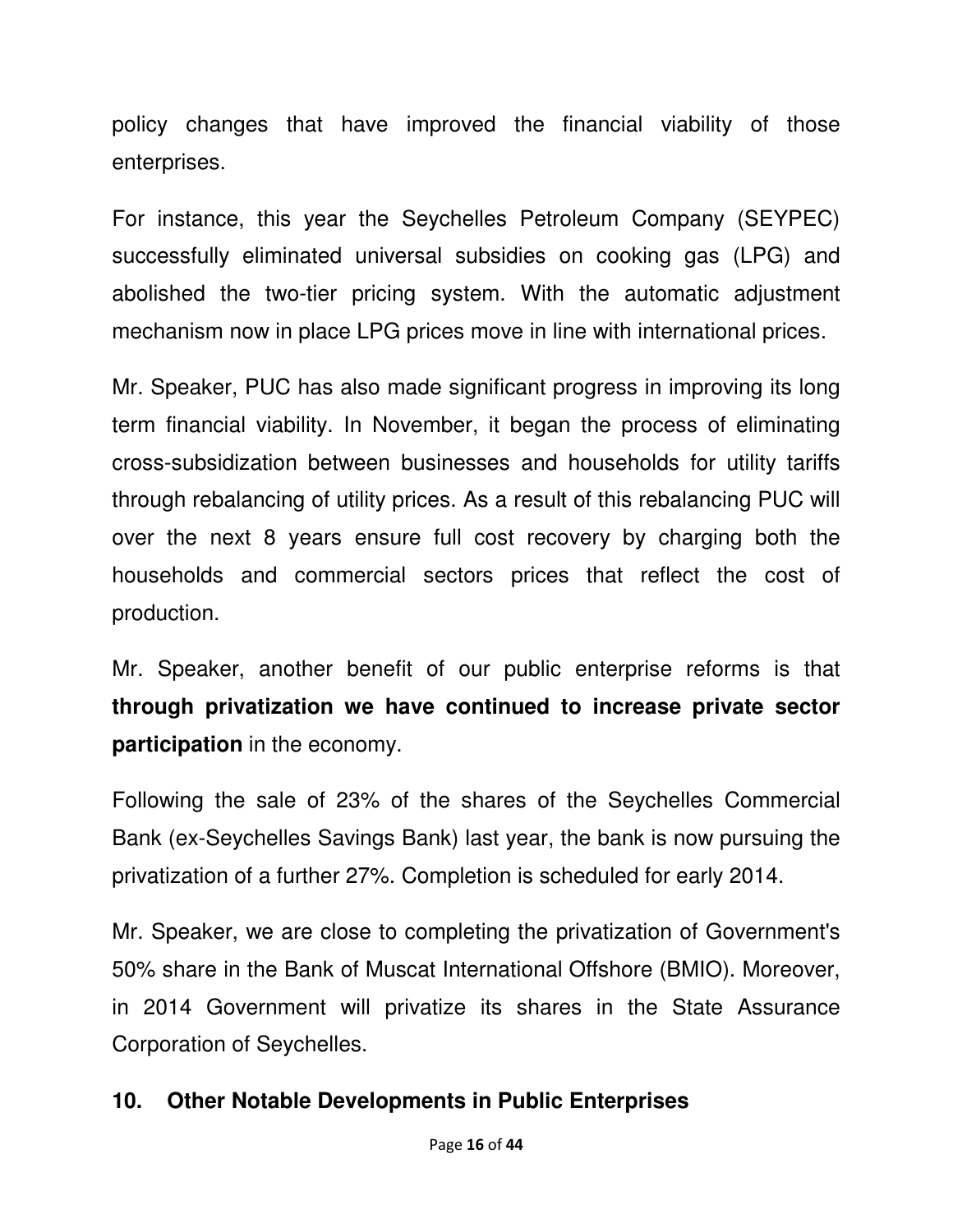Mr. Speaker, in July, **SEYPEC** signed an agreement with Germany's KFW to restructure the tanker debts through a deferral of principal repayments on the loans. In October, a new Ship Management and Commercial Agreement was signed with German Tanker Shipping Company (GTS), which is expected to improve the operations and eventually, the profitability of the tanker operations.

**Air Seychelles'** performance strengthened in 2013 which has further improved its financial outlook. The airline remains on track for a second year of profits, which is expected to exceed the \$2m target.

Mr. Speaker, Air Seychelles has been flying high since entering in the strategic partnership with Etihad Airways. It will fly higher in 2014 with the introduction of flights to Europe, beginning with Paris in February. Over the next 12 to 24 months the airline will further expand its networks with the addition of new regional destinations, namely Mumbai, Madagascar, and Reunion. For this, Air Seychelles will acquire a new A319 aircraft.

The **Seychelles Trading Company (STC)** has continued to anchor prices of essential commodities. It also continued to absorb the transport costs of basic commodities to the inner islands to ensure consistency with prices on Mahé.

Following the opening of its new branch on Praslin this year, STC will open a new cold store on La Digue before the end of the year, and a retail outlet in January 2014. STC will widen its distribution network with a new supermarket in Grand Anse, Mahé, in March 2014. A site is being identified for an outlet at Anse Royal in the near future.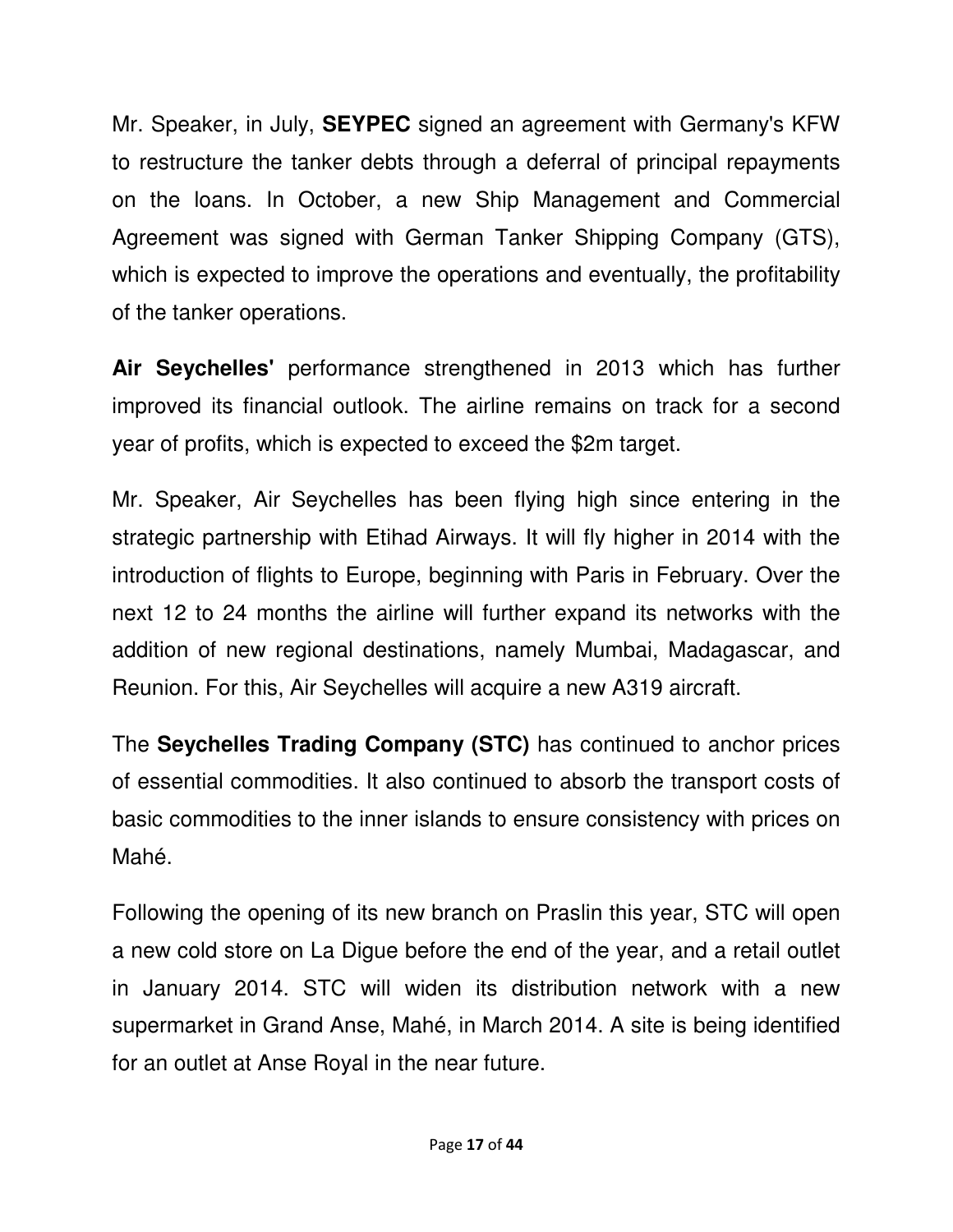STC plans to open a Building Materials depot in February 2014. It is also in advanced discussions with SSI to operate a second supermarket at the ex-Cassis property.

Mr. Speaker following consultations amongst various Ministries and the **L'Union Estate** Board, a three-year strategic plan consisting of projects in tourism, agriculture, cultural/heritage and other areas will shortly be submitted to Government. This plan will define the way forward for the Estate, including identifying those activities that could potentially be outsourced either to other Government agencies or the private sector.

The **Development Bank of Seychelles (DBS)** celebrated 35 years as a development finance institution in 2013. During those three and a half decades DBS has approved approximately 7,800 projects worth SR1.9 billion. This, Mr. Speaker, has been a remarkable contribution to the economic development of Seychelles by DBS.

This year, DBS focused its efforts in sourcing new possibilities to access concessionary funding, including new lines of credit, to enable it to finance SMEs with loans at more affordable interest rates. Government has already given its approval for DBS to issue new bonds for the sum of SR100 million to enable it to increase its lending. Two separate bonds will be issued for SR50 million each; a two-year and a five-year bond.

## **11. Petroleum Exploration**

Mr. Speaker, exploration for petrol in Seychelles' Exclusive Economic Zone (EEZ) continues. Early this year AFREN Oil Company completed a 3D seismic survey and the processing and interpretation of these data will be completed by this year-end. Drilling is planned for late 2014.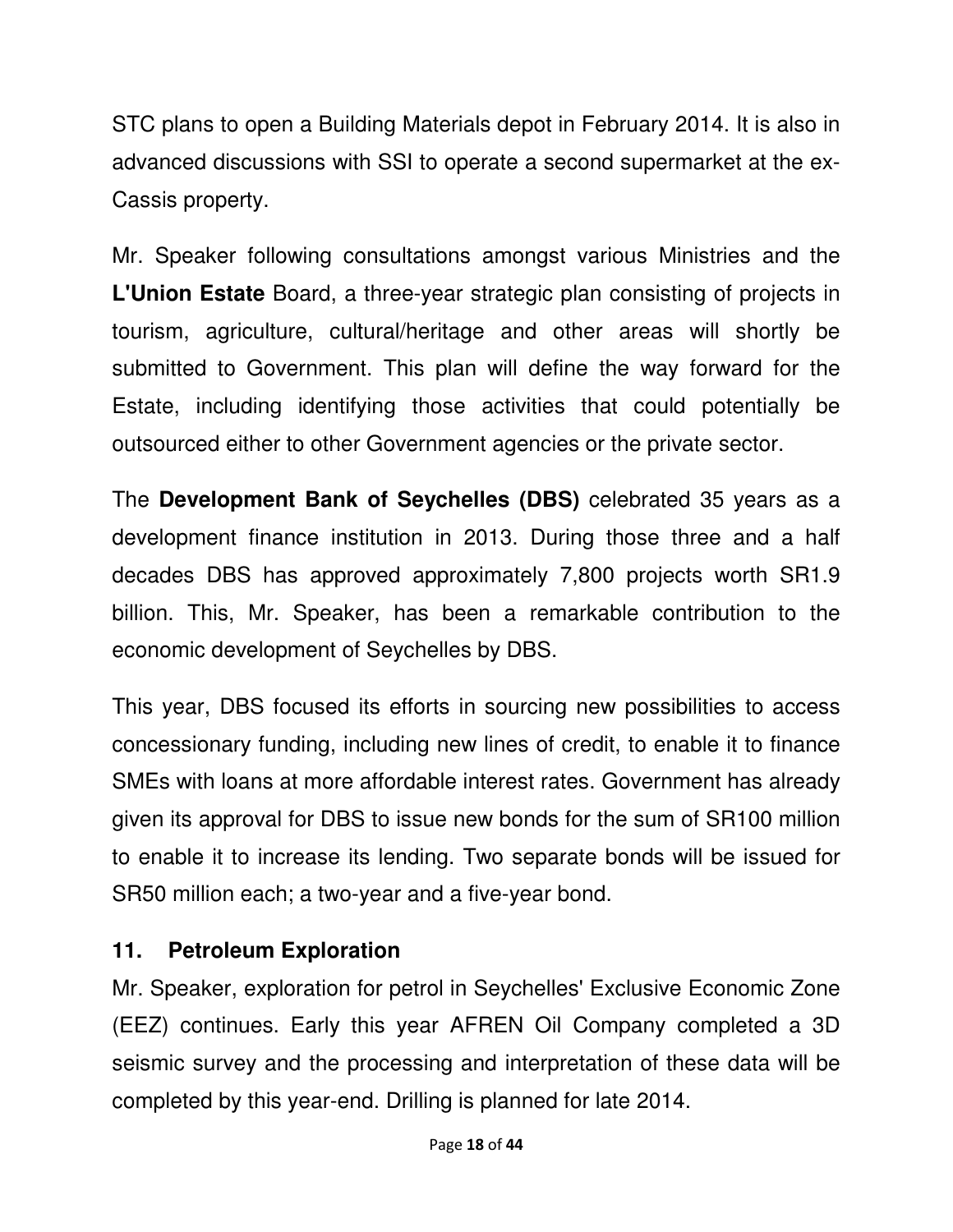Also in 2014, we should see an increase of exploration activities with the Japan Oil, Gas and Metals National Corporation (JOGMEC) expected to conduct further geophysical and geochemical surveys in our EEZ. This followed an agreement between Japan and Seychelles this year.

Mr. Speaker, also this year we reviewed and modernised the legal framework and fiscal regime of the Model Petroleum Agreement to bring them in line with best international practices. In June, we re-opened our EEZ to new oil companies after a moratorium of over two years.

We have begun the process of adherence to the Extractive Industry Transparency Initiative (EITI). Government recognizes that in the event of an oil discovery the wealth derived should be prudently managed, and the benefits evenly distributed to benefit all Seychellois. Seychelles will present its application for EITI adherence by April 2014.

## **12. Financial Sector; Strategy and Policies for 2014**

Mr. Speaker, 2014 will be a challenging year for our international financial services sector, especially in light of recent developments *vis-a-vis* the OECD. Nevertheless, with measures already taken and those expected early next year to strengthen compliance with the Organization's standards, we are confident that the sector will recover.

Mr. Speaker, **Seychelles' financial sector needs a new strategy**. The time has come for a fundamental re-thinking of the way forward for this industry. We will shortly begin preparing a strategic plan for development of the sector, with assistance from the World Bank. The private sector will be invited to participate actively in the preparation of the strategy.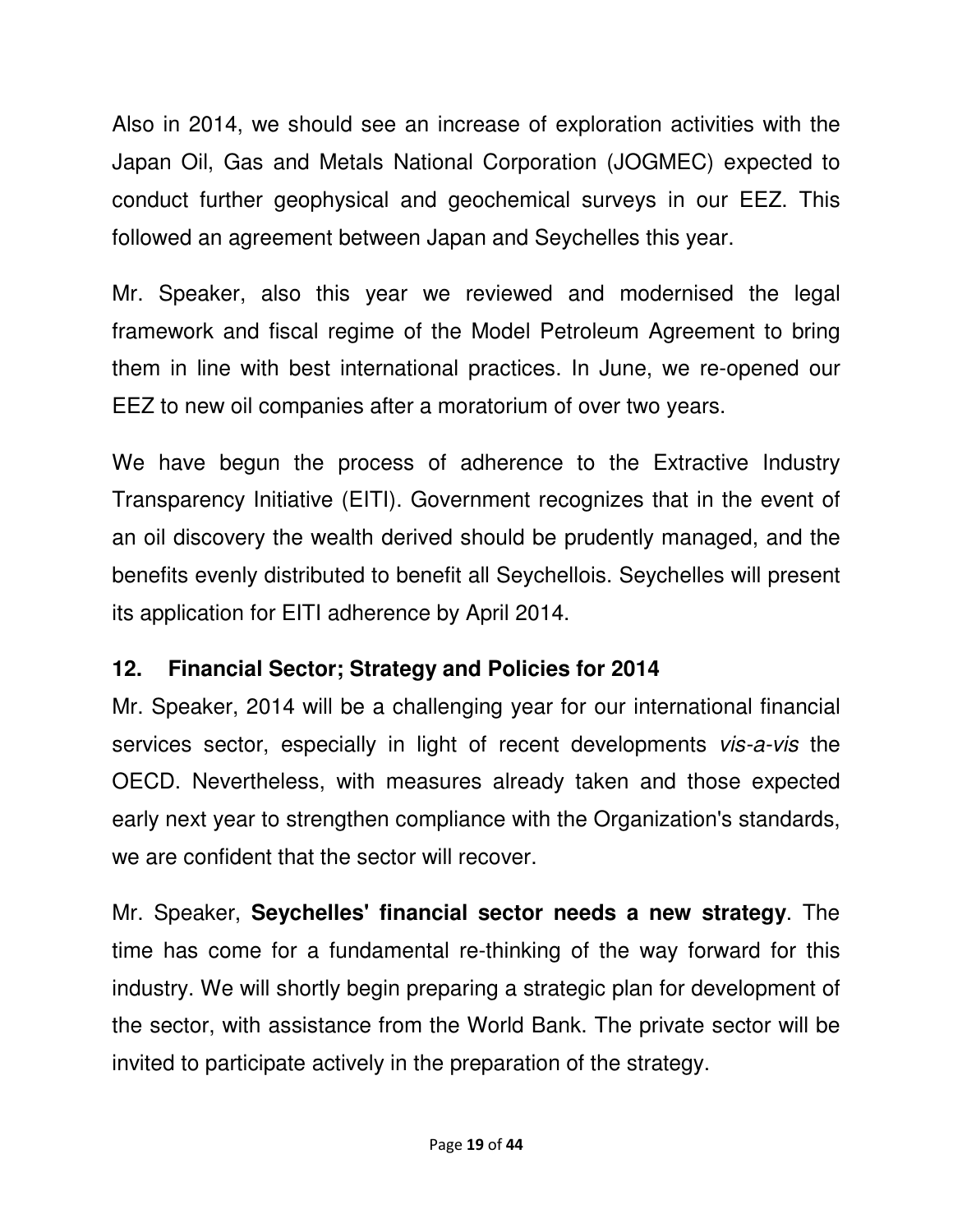This new strategy is critical to our aspirations to grow, diversify, and deepen the financial sector. It has to be one that has in place the right ingredients to attract high calibre investors and financial institutions.

A fundamental aspect of this strategy will be redefining the future of our international financial services sector and raise the profile of Seychelles a modern, efficient, and a reputable global financial centre.

Mr. Speaker, I wish to take this opportunity today, to reiterate Seychelles' absolute commitment to ensuring the highest level of conformity with best international practices on transparency and exchange of information on tax matters, and in the fight against money laundering and terrorism financing.

In this regard, over the next 12 months we will implement the following: (i) enactment of new laws governing the international financial services sector such as IBCs and Trust laws; (ii) amendment of other laws including Revenue laws to be consistent with international conventions; (iii) ratification of the Multilateral Convention on Mutual Administrative Assistance in Tax Matters; (iv) becoming party to the Peer Review Assessment team and the OECD Peer Review Group; and (v) signing of more TIEAs and DTAs.

To strengthen our regulatory capability we have decided to amend our proposal for the non-financial service regulator. Instead of a commission as previously indicated, SIBA will now become the Financial Services Authority (FSA) with its mandate to focus solely on licensing and compliance. The promotional role for financial services will be transferred to the Seychelles Investment Board (SIB).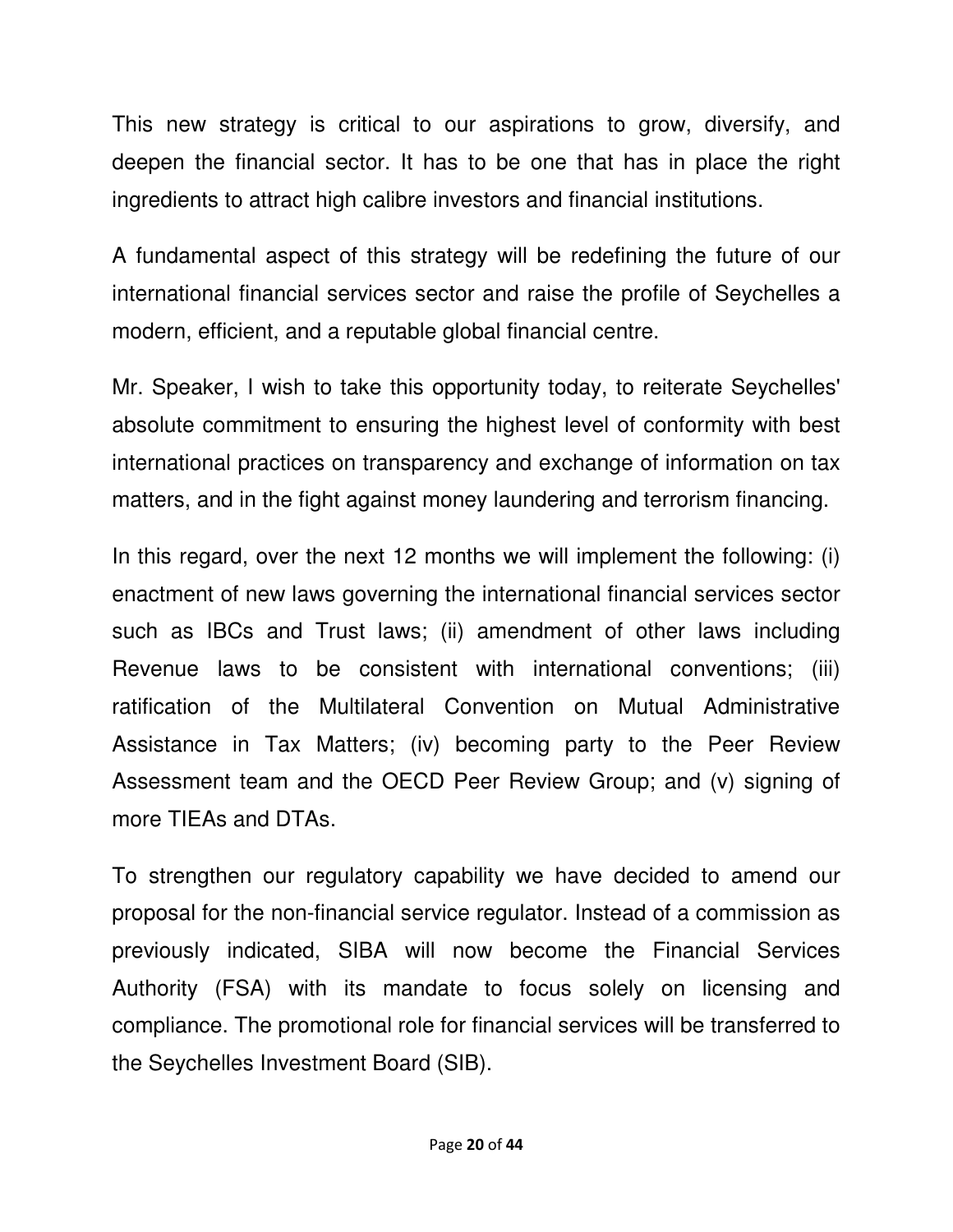Mr. Speaker, a well functioning regulatory framework is one prerequisite of a strong international financial services sector. Another is the need to have products and services of the highest calibre and diversity to bring us at par with the best in the industry. In this context, we will continue to introduce new products.

In early 2014, we will amend the Financial Institutions Act to allow for Private/Investment Banking in Seychelles. Moreover, the Legal Practitioners Act will shortly be amended to allow foreign legal practitioners to practice in Seychelles. This will add a new dimension to the sector and raise our status as a high-end jurisdiction.

In line with our various international commitments there is a need to open up the financial services sector further. To balance out the demand for more professional services whilst safeguarding local professionals, we will assess the merits of allowing more foreign participation in certain services. Consideration will be given to the possibility of operators currently licensed in the international financial services sector to also provide certain professional services to the domestic economy. However, to do so they will have to be subject to similar licensing and taxation requirements with regards to those services to ensure a level playing field with domestic service providers.

Mr. Speaker, Government has been contemplating introducing Islamic finance as part of our strategy to continue diversifying our financial sector. We are finalizing the framework and assessing the most appropriate model that would adapt best to our economy.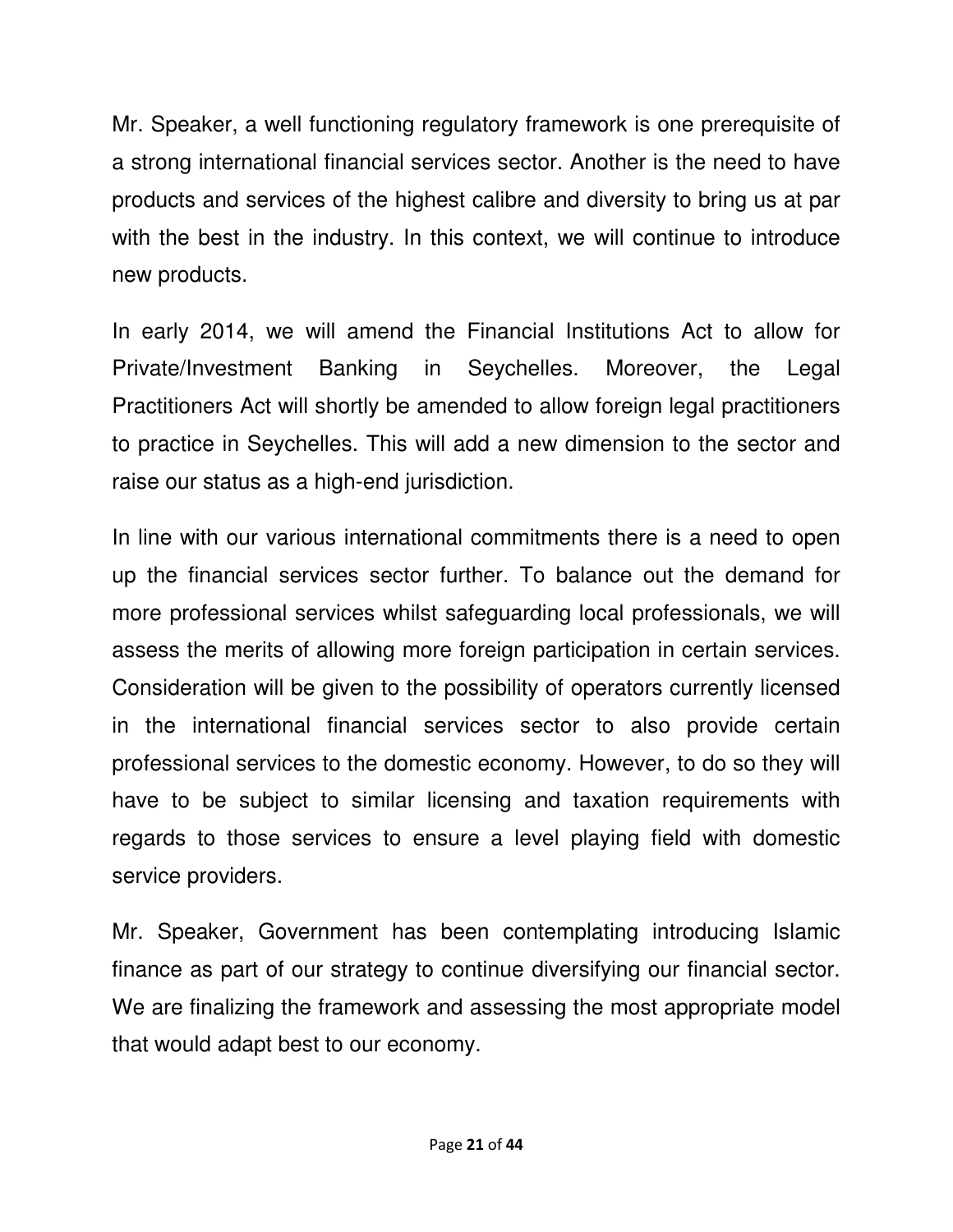Following introduction of financial leasing, which will target mainly businesses, the forthcoming launch of hire purchase will facilitate credit for consumable goods such as small equipment and home appliances. Meanwhile, CBS has begun exploring new financial products to assist small borrowers.

Mr. Speaker, CBS will also amend its legal framework to allow bureaux de change to provide other minor services such as sale of phonecards, lottery tickets, newspapers, etc. Bureaus will however, have to keep separate accounts for the various activities.

In 2014, Government will take additional measures to further reduce the cost of borrowing. We will consider: (i) introducing a single transfer fee to replace the multitude of fees that is payable currently to discharge and recharge collaterals when transferring loans from one bank to another; and (ii) making insurance policies transferable at a minimal cost when transferring loans.

On the Securities Exchange, Trop-X will increase its range of products to provide companies with new avenues to raise capital and provide more opportunities to diversify risk management policies. The year 2014 promises further developments with the prospect of more equity listings.

## **13. Contributions toward the Seychelles Pension Fund (SPF)**

Mr. Speaker, to sustain the viability of the Seychelles Pension Fund, contributions will increase by 1% as from January 2014. Employers and employees will each contribute an additional 0.5% of employee gross salaries. This will bring total contribution to the SPF to 4%, of which 2% will be made by employers and 2% by employees.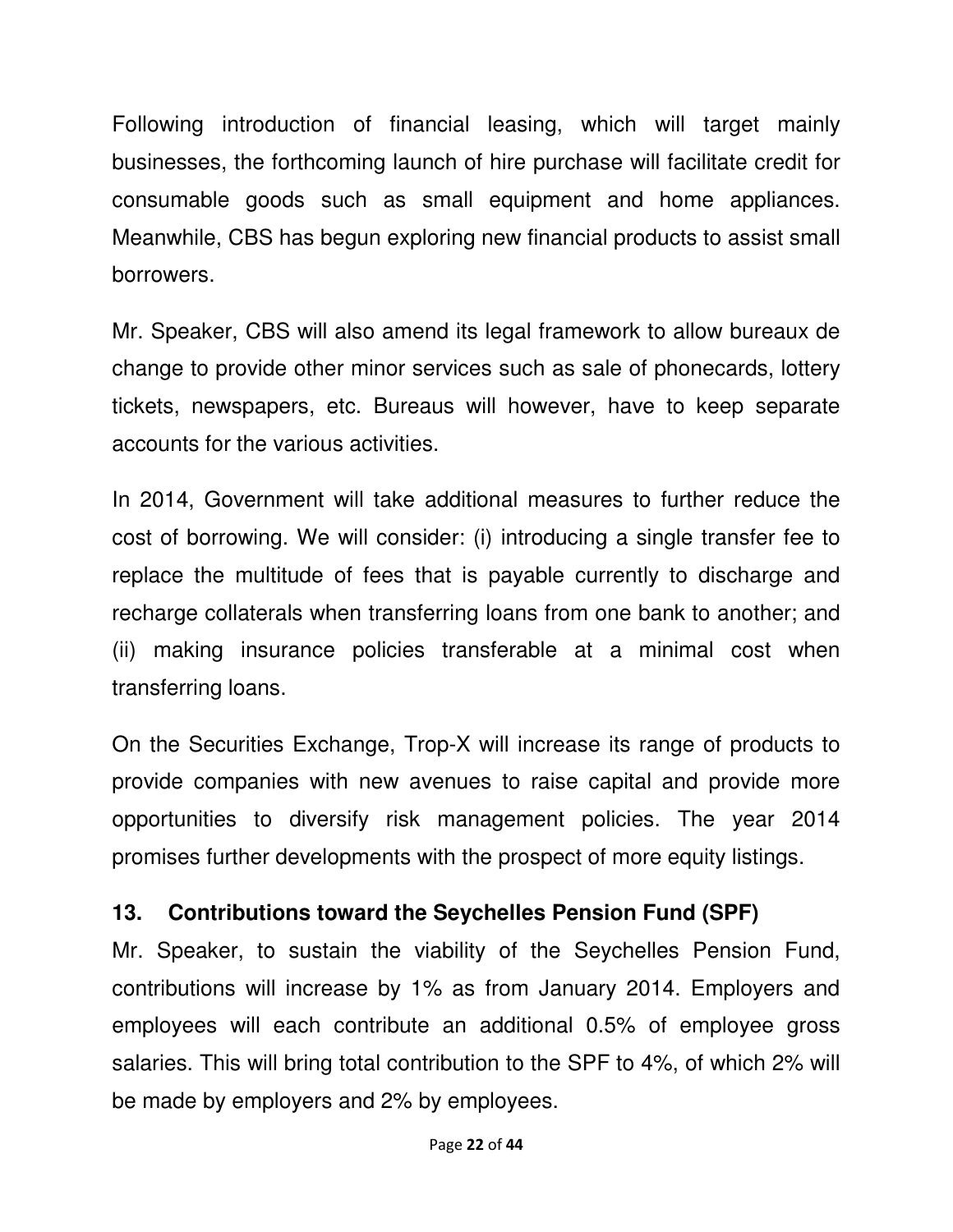#### **14. Tax Policies for 2014**

# **14.1 Business Tax**

Mr. Speaker, as announced in last year's budget address, as from 2014 most medium and large sized businesses (except banks, telecommunication companies, insurance companies, breweries and tobacco producers) will pay a 30% business tax rate compared to 33% paid in 2013.

# **14.2 Value Added Tax (VAT)**

A number of additional measures will be introduced with regards to the VAT in 2014. We will:

- **Lower the threshold for mandatory registration of VAT to SR3 million**. This will result in over 100 new businesses to be registered for VAT.
- **Introduce VAT refund at the airport** for non-residents. We will consider extending this to the sea port in July, 2014 if feasible.
- **Exempt VAT on an additional list of goods and services**, including: transfer of immovable property, medical supplies and medical services, uniforms for private schools, and burial coffins. Government is proposing these reductions to make those goods and services more affordable. Businesses are urged to pass on the benefits of those reductions to consumers.
- **Abolish VAT on Disposal of Assets.** This measure will apply to all VAT-registered businesses that, having previously benefited from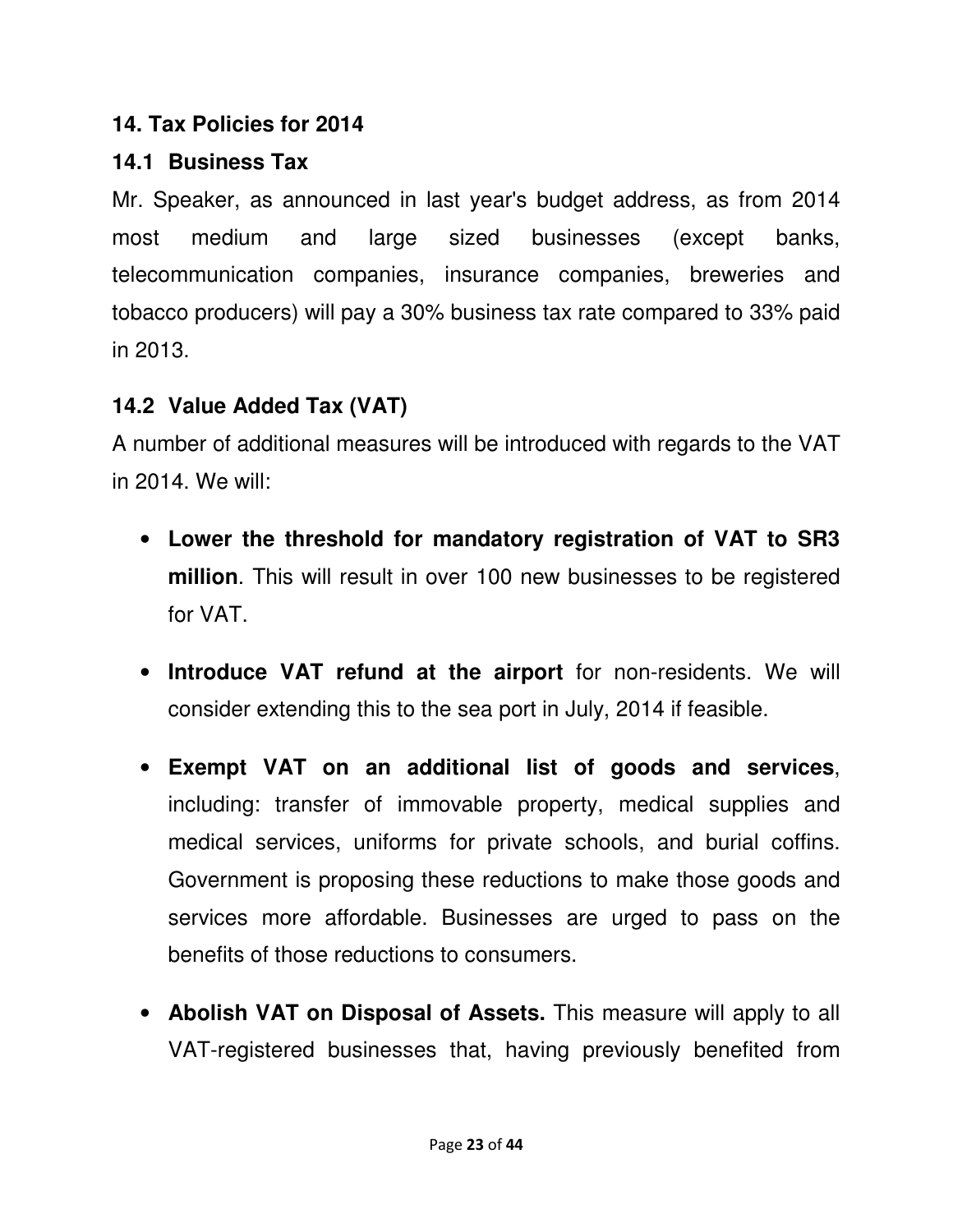fiscal concessions upon the importation of their assets, now wish to dispose of them.

## • **Reduce the timeframe for VAT refund from 45 days to 30 days.**

# **14.3 Corporate Social Responsibility Tax (CSR) and Tourism Marketing Tax (TMT)**

Mr. Speaker, in 2013 we collected SR43 million and SR20 million in CSR tax and TMT respectively.

As from January, 2014, these two taxes will be covered under their own separate legislation, for which bills will come before the National Assembly shortly.

Government is well aware of the private sector's desire to make payment of CSR tax and TMT profit-based. However, the fact is that today, Mr. Speaker, in certain sectors of our economy the large majority of businesses pay no or minimal business tax, because they continuously declare large taxable losses. This is partly because policies in place allow businesses to do so. There is thus a need for a comprehensive review of such policies to ensure fairness. This review will guide our decision as to whether or not we make these taxes payable on profits in the future.

Mr. Speaker, each and every person in our society should benefit from the success of our economy and we all need to enjoy the fruits of our labour. Every actor in the economy without exception should make a fair contribution, including through reasonable tax payments. Growth has to be inclusive, meaning that benefits have to be shared equitably between those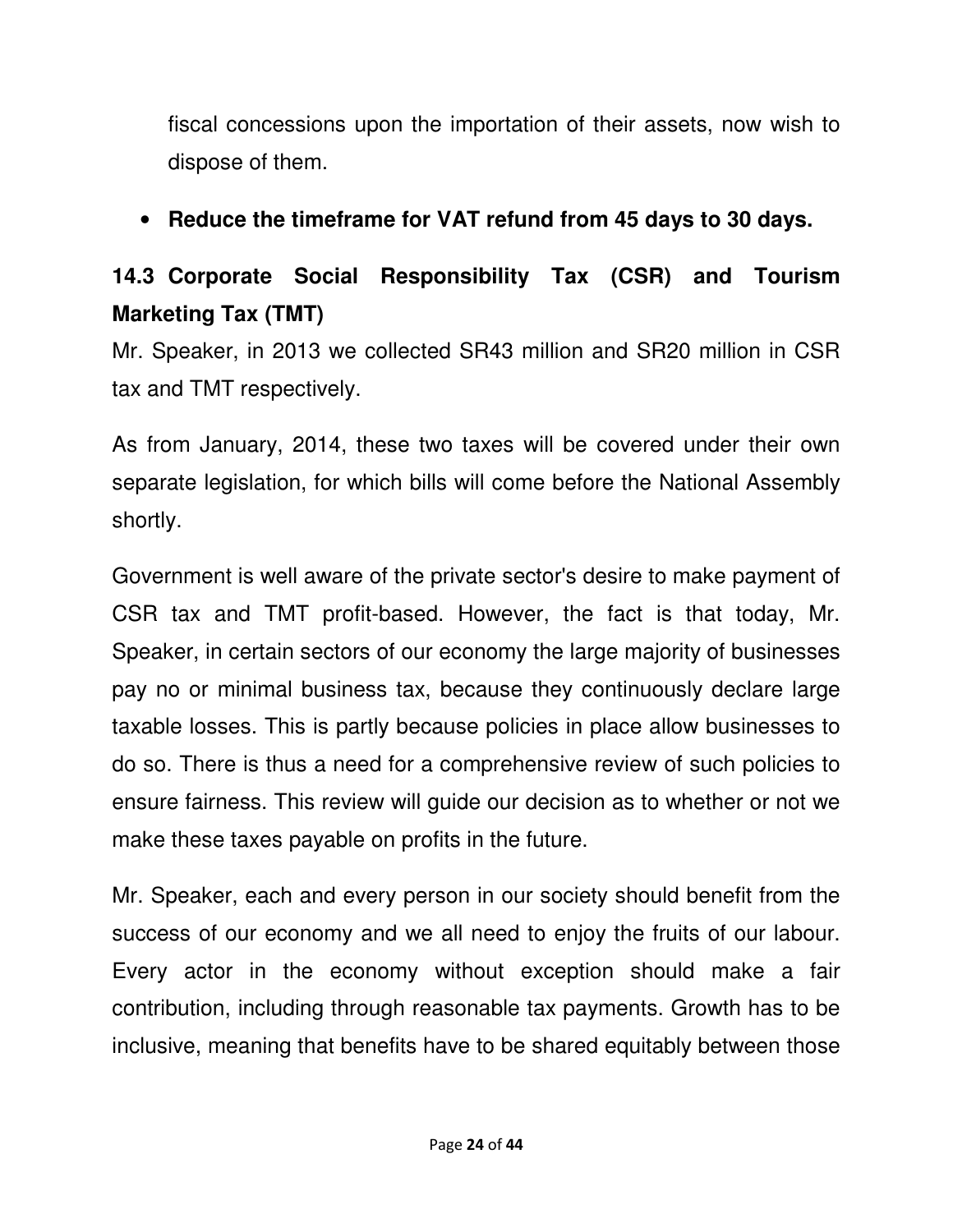who invest and those who work to transform those investments into more wealth.

## **14.4 Tax Incentives to Support Heritage and Culture**

Mr. Speaker, as a responsible Government we have to continue to support the preservation of our heritage and our culture. To encourage businesses to join this effort, their discretionary CSR liabilities can be used to assist owners with refurbishment and renovation of heritage buildings and historical landmarks. Government will in the future also consider providing small grants to assist owners of buildings with heritage value who may not be able to mobilize funds.

Mr. Speaker, last year we increased the allowable tax deductions for hotels that support local performing artists to 125%. In 2014, we will extend this advantage to all activities where those artists perform.

# **14.5 Additional Policy Changes in 2014 to Facilitate Business**

Mr. Speaker, we have identified several areas where policy will be reviewed in 2014 to improve consumer welfare and business climate.

- **We will lower trades tax on more imported products,** including: fish and crustacean products (fresh, frozen or chilled), tomato and chilli sauces, coconut milk, retreaded tyres, and certain articles of clothing for occupational use.
- **We will also reduce trades tax on electric and LPG cars, and bicycles,** from 25% to 15%. This will harmonize the duties with Trades Tax on hybrid cars and assist in promoting usage of clean energy.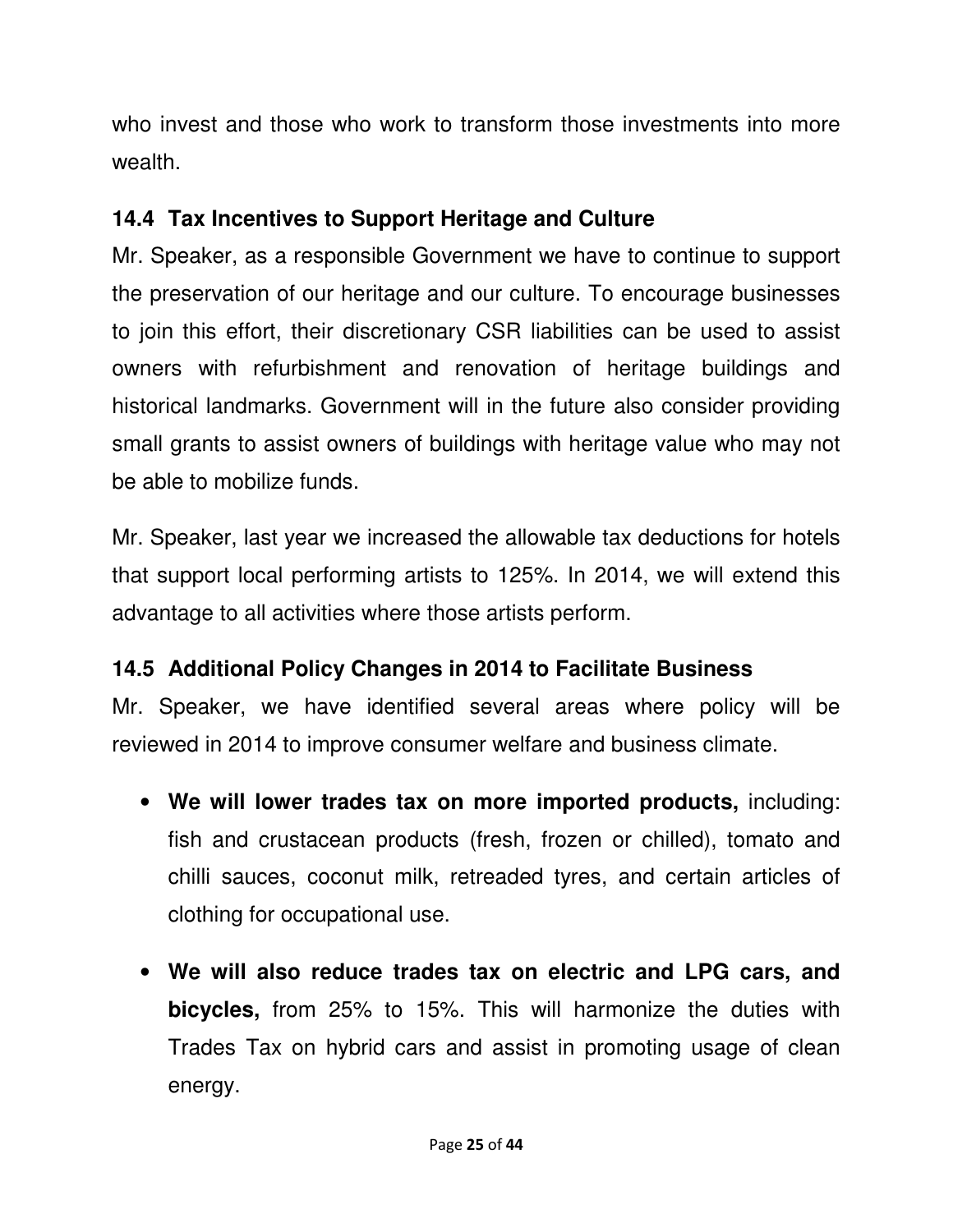- **A policy to minimize vertical integration in different sectors will be introduced.** This limit excessive control by one or more operators in various sectors of the economy. It will also ensure that all business, large or small benefit from economic growth.
- **The number of years for depreciation of motor-vehicles for Car Hire and Taxi Operators will be reduced** from 15 to 10 years. This will be reviewed further going forward to harmonize with the Business Tax treatment and facilitate disposal and fleet replacement.
- **We will eliminate the requirement for Car Hire operators to have bi-annual roadworthiness tests for new vehicles in the first two years.** However, the bi-annual tests will be required should the vehicles get into serious accidents, for which criteria will be established.
- **The merits of introducing personalized license plates will be analyzed.**

# **14.6 A New Gaming Bill to be Introduced**

Mr. Speaker, a new Gaming Bill will be tabled before the National Assembly in 2014, as the current law has become outdated. This new law will make provision for modern techniques to strengthen supervision and compliance by casino operators.

# **14.7 Exclusivity Agreements in Industrial Fishing to be Renegotiated**

Mr. Speaker, our nation needs to get more out of our blue economy. Today the bulk of our fish catch is processed outside Seychelles, including in the region. We need to attract more investors to process more of our fish here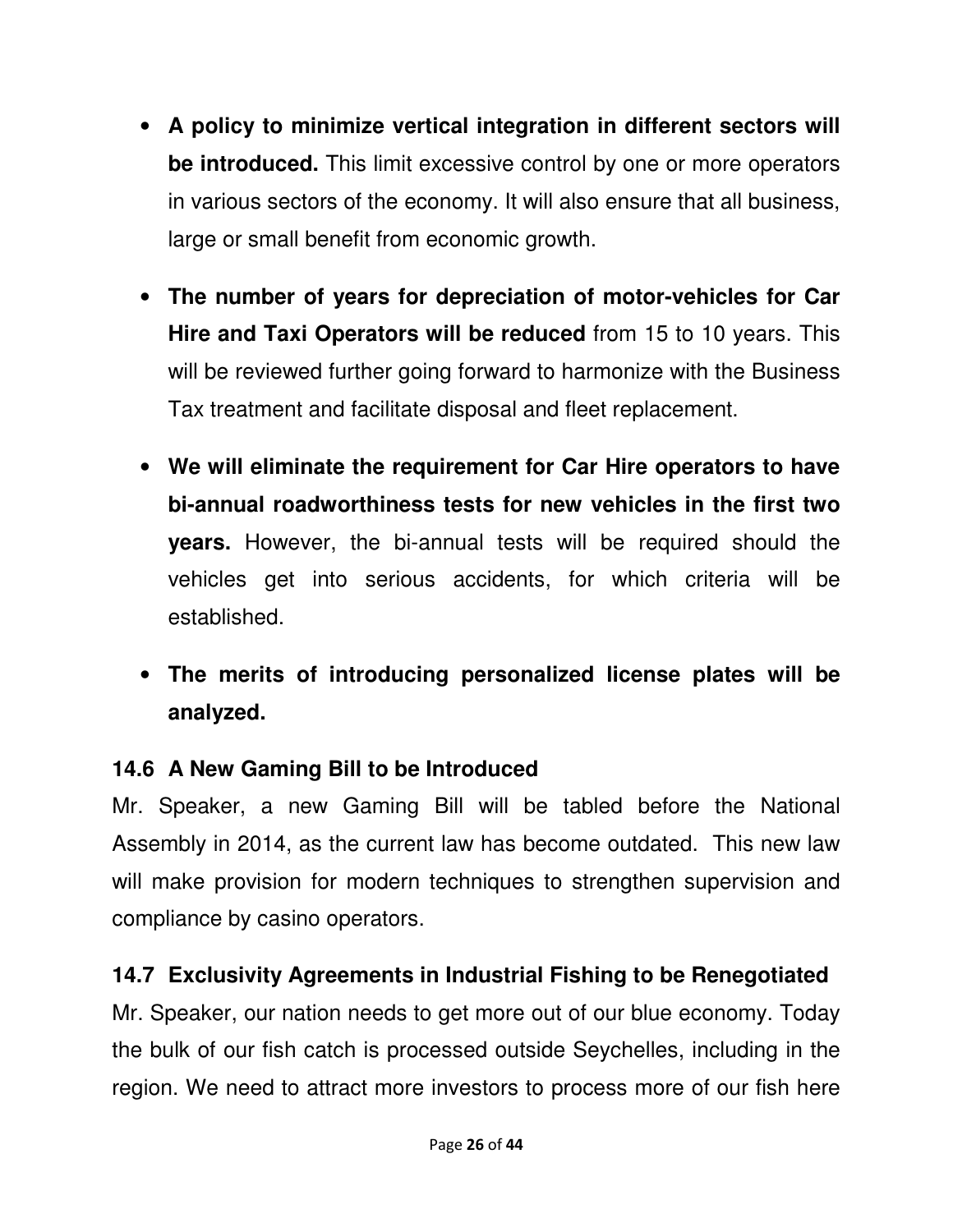in Seychelles. This is the only way to increase value addition in the sector and bring more benefits of our marine resources to our people.

Mr. Speaker, through our drive to attract more foreign investment we have seen an increase in interest in our fisheries sector over the past year. Recently, a Korean company began moving operations to Seychelles from other parts of the region. Moreover, a major European operator has submitted to the Seychelles Government plans to set up a major part of its operations in Port Victoria.

Mr. Speaker, notwithstanding the wish for more foreign investors in our fishing industry, I want to emphasize that it is also our Government's wish to see more Seychellois invest in the sector. However, to attract more investment we need to overcome constraints that still exist.

One such constraint is the relatively high cost of energy which negatively affects our competitiveness. Government will undertake a reflection aimed at exploring possible innovative solutions to lower energy cost.

Mr. Speaker, another constraint is the exclusivity and other special rights over certain fisheries-related activities currently in place. Government has made clear its intentions to terminate such arrangements and will aim at doing so in 2014.

## **15. Trade Related Issues**

# **15.1 Accession to World Trade Organization (WTO)**

Mr. Speaker, following two successful working party meetings in 2013, negotiations for Seychelles' accession to the WTO has reached an advanced stage. We have received support from numerous countries in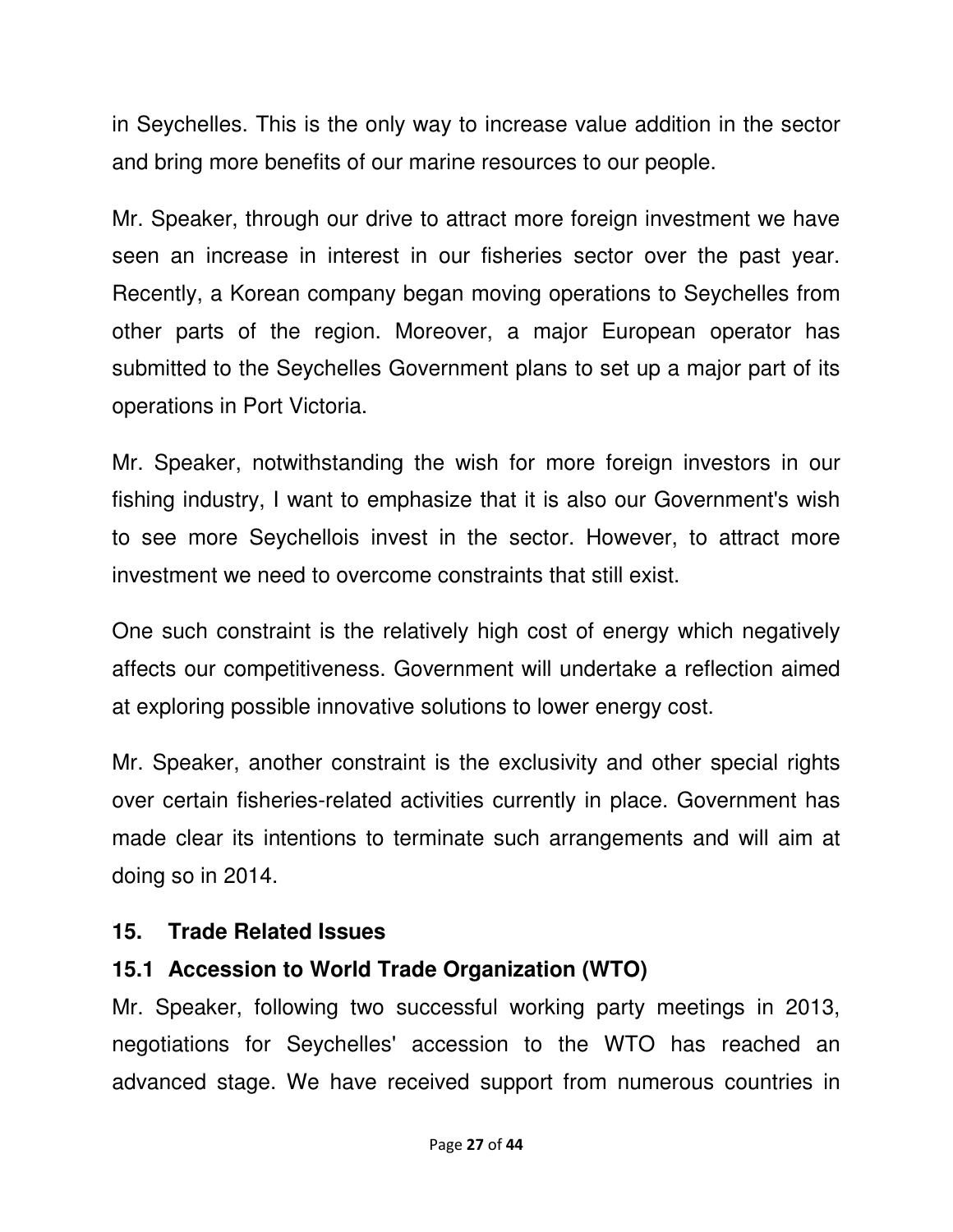this process, which has allowed us to approach the final hurdle with optimism for finalized accession in 2014.

Our focus has now turned on securing National Assembly approval, in the first quarter of 2014, for amendments to various laws and regulations which are critical for our final submission for accession. We have already agreed a Legal Action Plan with the Attorney General's Office.

Mr. Speaker, Government has taken steps to ensure that in our endeavors to accede to the WTO, we maintain acceptable levels of protection for the sensitive sectors of our economy.

Mr. Speaker, as part of our WTO commitments, we have to make several changes to existing trade policies and procedures in 2014**.** 

Firstly, as from January **Trades Tax on certain petroleum products**, including fuel, will be transferred to **Excise Tax**. As this is only a transfer from one tax regime to another there will be no change in prices of those products.

Secondly as of March 2014, **Environmental Levies on vehicles and satellite dishes** will be paid at the Seychelles Licensing Authority instead of at Customs as is the case today.

Also as of March, 2014, **Export Permit** requirements will be streamlined**.**  Presently, export permits are required for all goods exported from Seychelles. Export permits will only apply to products which will require vetting for the purpose of public health, plant and animal health, obligations under international conventions, and environmental concerns.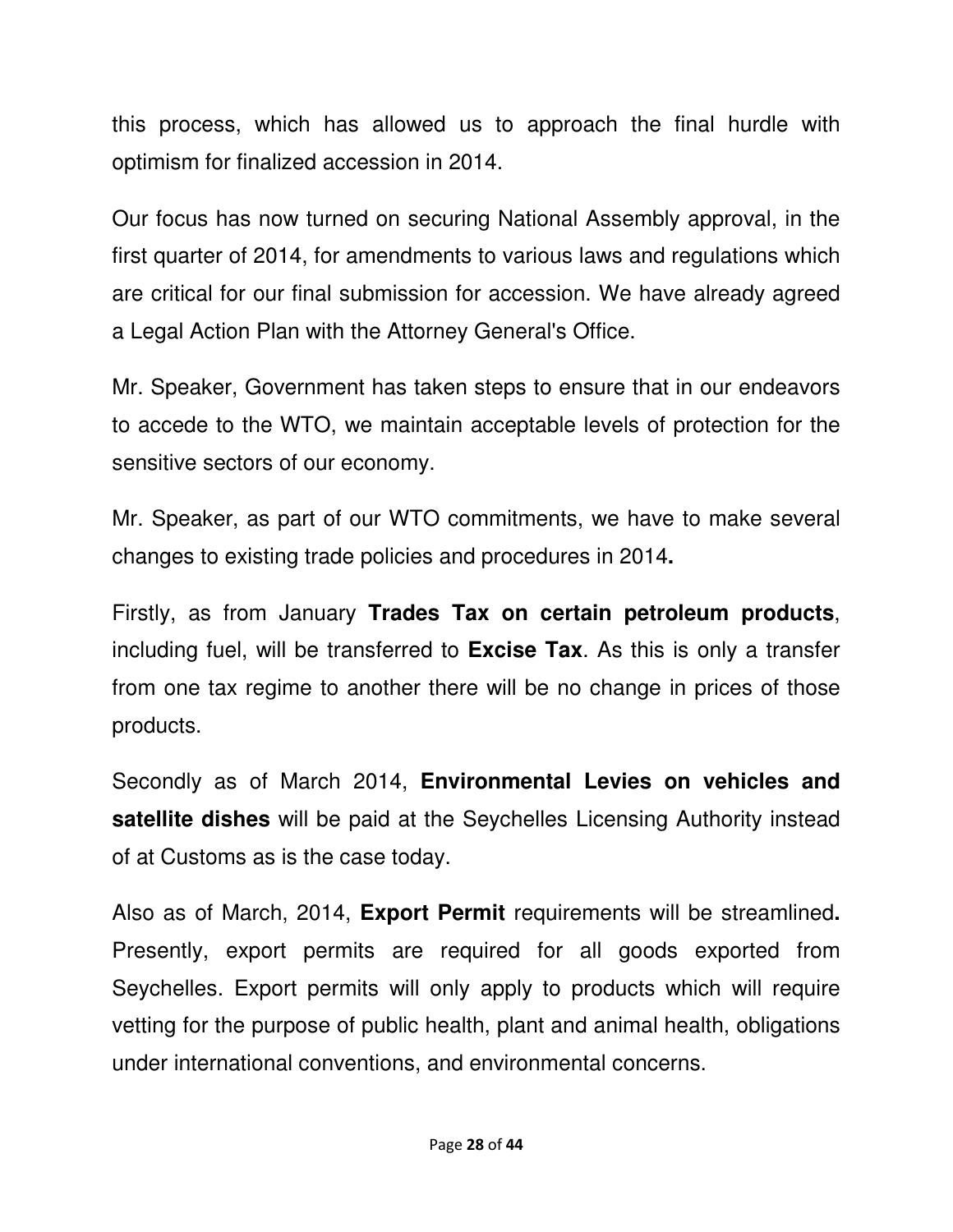#### **15.2 Trade Facilitation Measures**

Mr. Speaker, substantial efforts have been made over the years to facilitate trade in Seychelles through modernization and improvement in Customs administration. However, we need to do more as many challenges remain.

We have entered into discussions with an international firm specializing in customs management and surveillance to propose a roadmap for modernization of our Customs administration and improvement of our trading environment. Through this partnership we intend to introduce a twophased packaged solution designed to increase Customs' overall capacity and effectiveness, as follows:

- **Phase 1**: Introduction of a scanning solution with an Advance Cargo Information (ACI) system associated to a risk management system and Data Intelligence; and
- **Phase 2**: Development of a Single Window system within the next two years, which will provide a complete Customs management solution. A Single Window is an integrated system that enables international (cross-border) traders to submit regulatory documents, such as customs declarations, applications for import/export permits, certificates of origin, trading invoices etc., at a single location.

This initiative, which will complement the recently introduced ASYCUDA World system, will facilitate movement of goods, enhance Government revenues, achieve a higher level of control through better data intelligence and profiling, and enhance the capacity of local staff.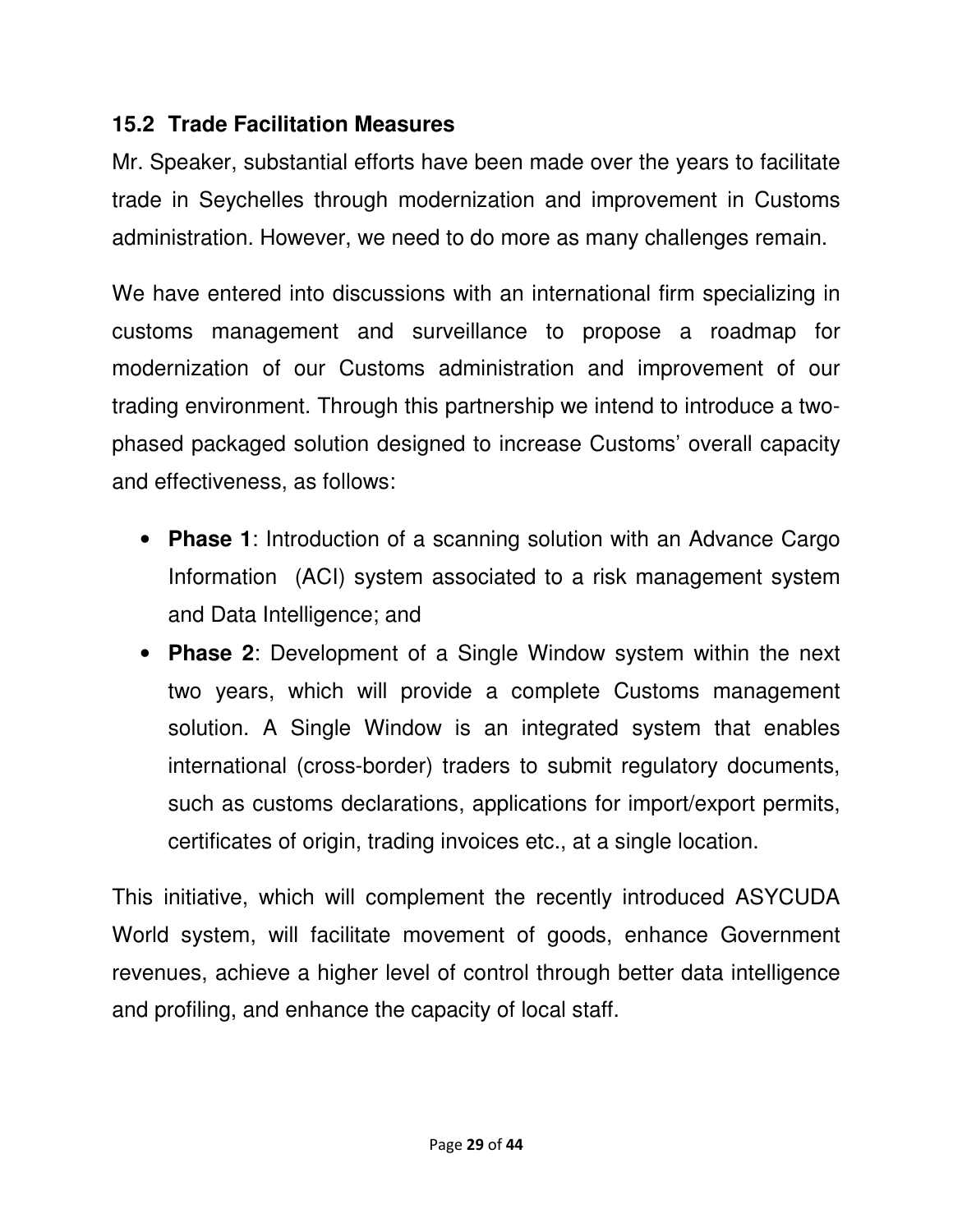## **15.3 Actions to Strengthen Revenue Collection**

Mr. Speaker, in facilitating trade Government needs to also ensure that the Customs administration system optimizes revenue collection. We can only achieve this through more effective compliance, minimizing leakage and bringing more punitive measures on tax evaders. To strengthen revenue collection, in 2014 we will:

- **Beef up audit capabilities of the SRC** to increase focus on crossmatching of data with other agencies. This will allow better monitoring of a particular industry's performance and assist the SRC to identify and assess the credibility of their reported profits. This will also strengthen the Commission's efforts to tackle transfer pricing more effectively.
- **Reorganize and strengthen the Investigation Unit within SRC to deal more aggressively with fraudsters and serious tax evaders.** We will aim for this Unit to increase its capacity to investigate serious non-compliance. We will study models of other jurisdictions and if necessary international experienced agents will be recruited and if needed the law will be re-visited.
- **Tighten Control of Bonds and Locally Produced Excisable Goods**

# **15.4 Intensifying our Fight against Counterfeit Products**

Mr. Speaker, to tackle the proliferation of fake spirits, we are acquiring two spirit authenticators. These will assist the authorities to confirm the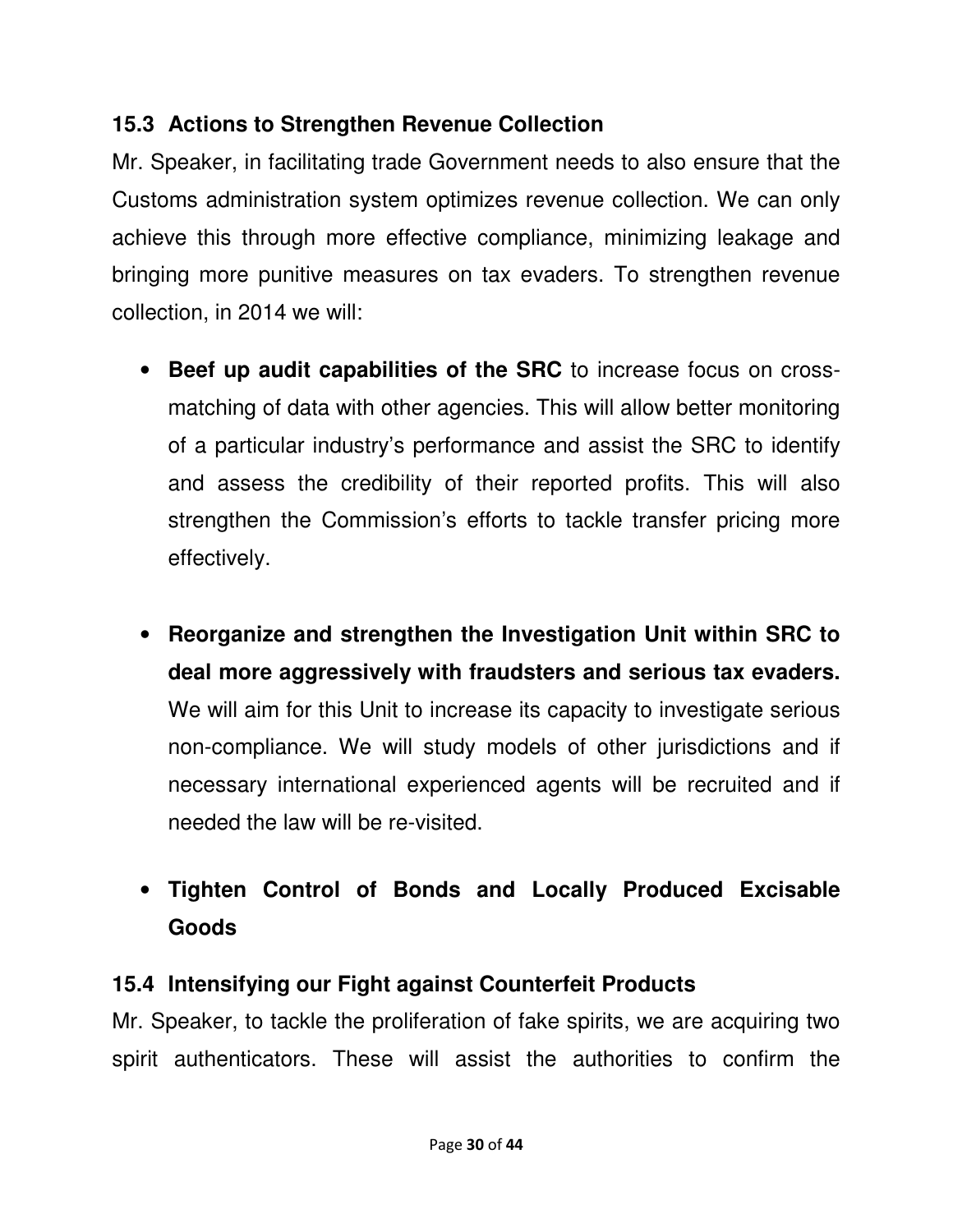authenticity of spirits at various locations. We will not hesitate to prosecute those found trading in fake spirits.

Moreover, Mr. Speaker, we need to ensure that the quality of meat and other food products that enter Seychelles meet the highest international standards in food safety. In this regard, we have taken the first steps to acquire specialized equipment that would assist local inspectors to ascertain the quality of imported products. We hope also that this measure will assist in protecting local producers.

## **16. Accelerating Investment and Improving Business Climate**

Mr. Speaker, during 2013 we implemented several measures aimed at improving our investment climate, including:

- Further amendments to the **Companies Act** to facilitate business;
- Launching of **WebGIS** software which is an internet based mapping service which allows the public to view, query and print specific GIS data from their homes, school, or workplace;
- Introduction of the new **Insolvency Act** which provides guidance to businesses and the Judiciary in the event of companies dissolving;
- Introduction of an **online VAT return** and **Online Business Activity Statement (BAS)** submission e-service;
- Introduction of **ASYCUDA World** to improve customs clearance;
- Introduction of **Electronic Funds Transfer** by Central Bank, currently only among banks and to be extended to the public next year; and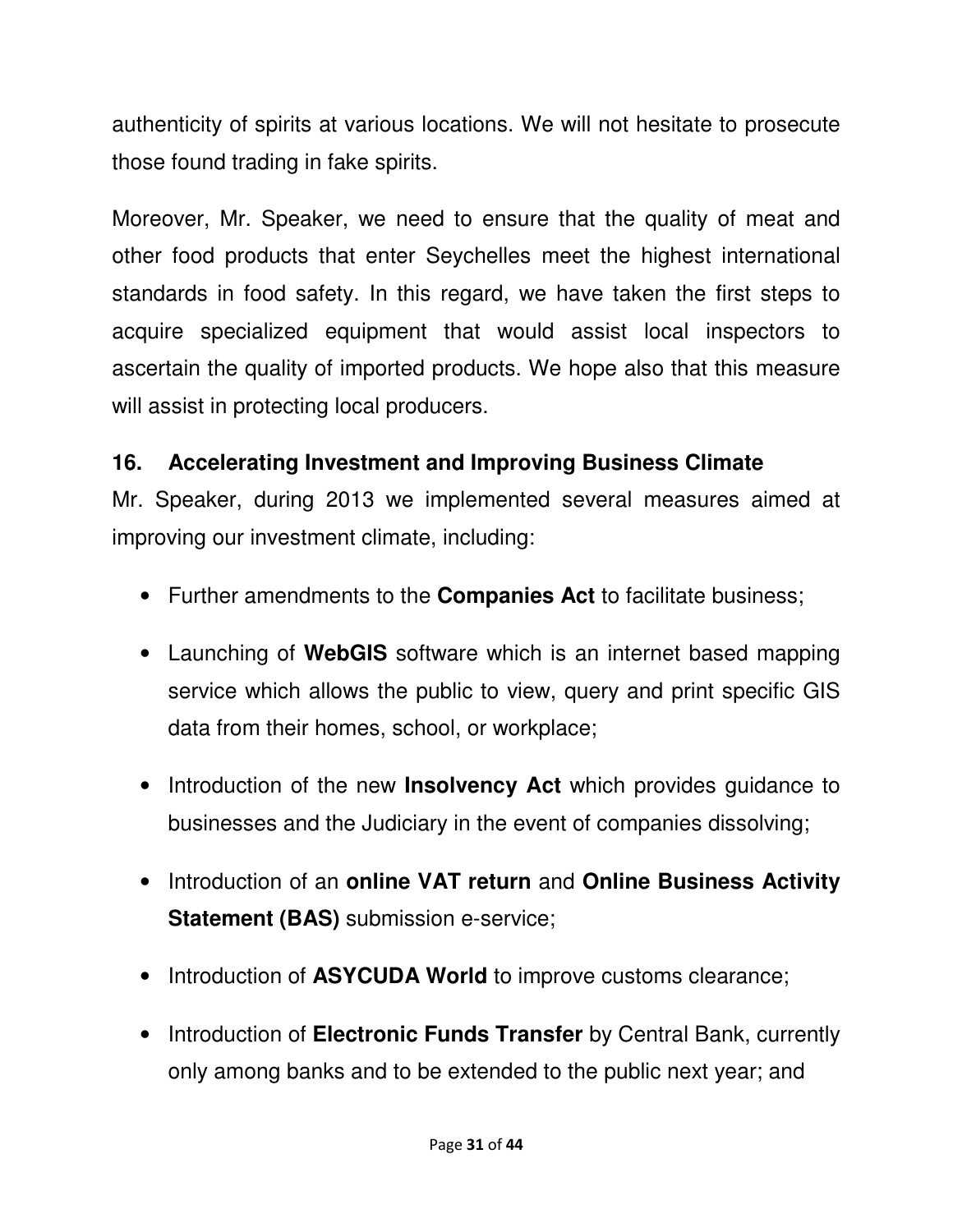• Promulgation of **Mediation Rules** by the Chief Justice which provides a more speedy resolution of commercial cases.

Mr. Speaker, to increase efficiency and improve service delivery, several other additional **business-related government services** will be offered **online** as from next year, including:

- Application for **construction permits**;
- Application of **Business Licenses**;
- A more **Integrated Business Registration system** that will allow simultaneous processing of license applications and tax identification numbers (TIN);
- **e-Payment of registration fees and charges** for various Government services;
- **Mobile Phone e-Payment**;
- A **Collateral Registry** to enable the registration of movable assets such as stocks and shares;
- **E-Trade Portal**, which is an online platform that contains relevant information on trade, including laws and regulations, standards, procedures, guidance notes, fees, forms, licenses and permits on a product-by-product basis.

In 2014, Government will accelerate its efforts to facilitate investment and further improve the business climate. The MFTI is in the process of establishing a fully-staffed Division in the Ministry whose primary mandate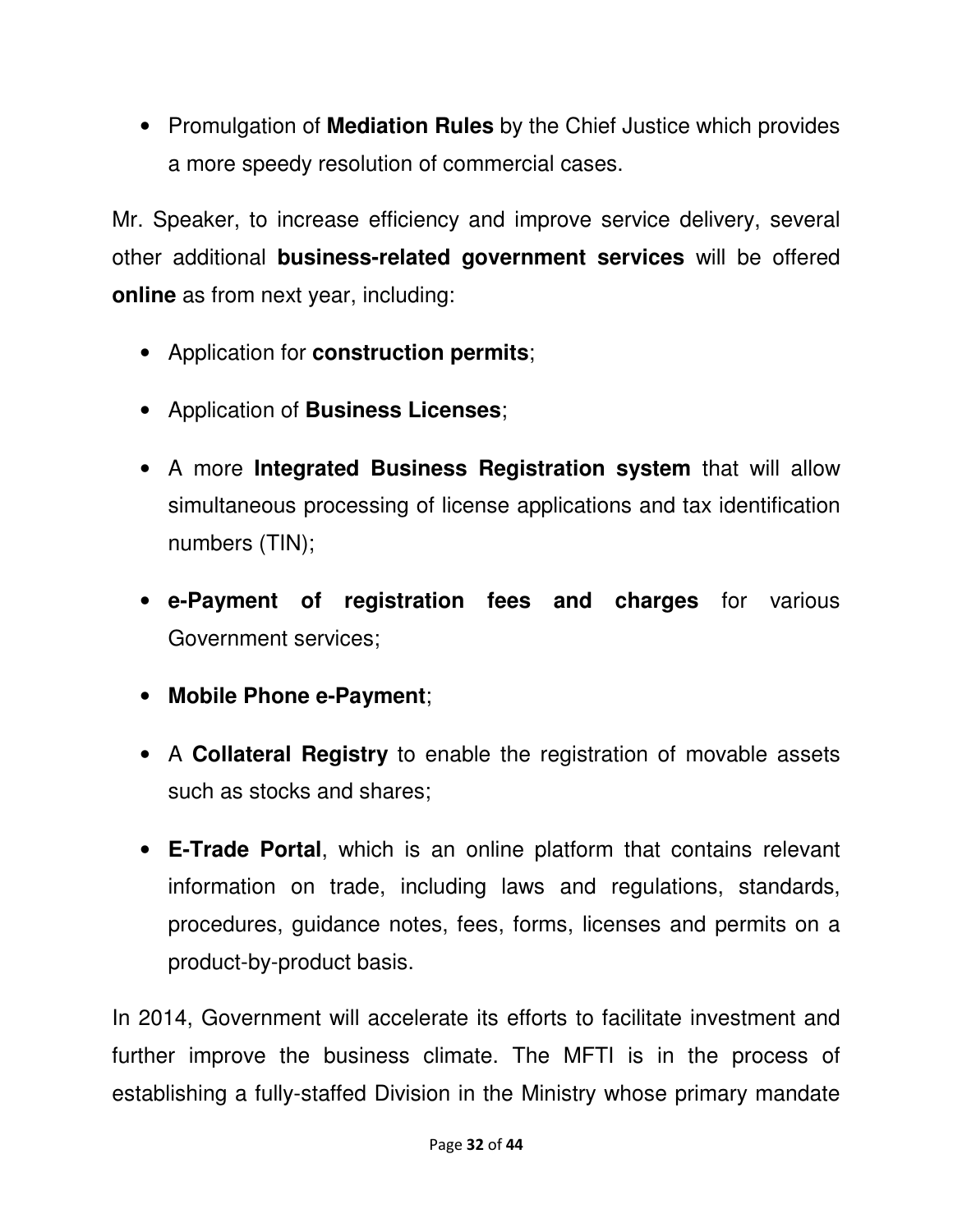will be to monitor and ensure the timely implementation of additional actions required to improve the business environment and raise Seychelles' ranking in the ease of doing business.

Mr. Speaker, further to the above, additional e-services will be provided by Government as of next year, including: launching of an online National Land Registry; a new biometric smart-ID card; digital Signatures by DICT; an e-filing portal for tax payment and other services.

## **17. Investment Promotion and other Developments**

Mr. Speaker, we will continue to promote Seychelles as an attractive investment destination. Two MoUs on mutual cooperation with overseas international investment agencies were signed in 2013 and SIB will sign more in 2014. SIB will also host four more international investment forums in 2014. We need to compete more aggressively on the international scene if we are to become a premier destination for investment.

Mr. Speaker, while we continue to attract new foreign direct investment we need to better appreciate and increase our support for local investors. Although significant advances have been made, our investors still face major difficulties when setting up their businesses.

To better respond to their needs SIB will hold a national forum on investment in Seychelles in the first half of 2014, where all Government agencies will present their policies and procedures. The business community will also have the opportunity to share their experiences.

Mr. Speaker, with regards to major investment projects, the Savoy hotel at Beau Vallon is nearing completion and will be open by early next year. The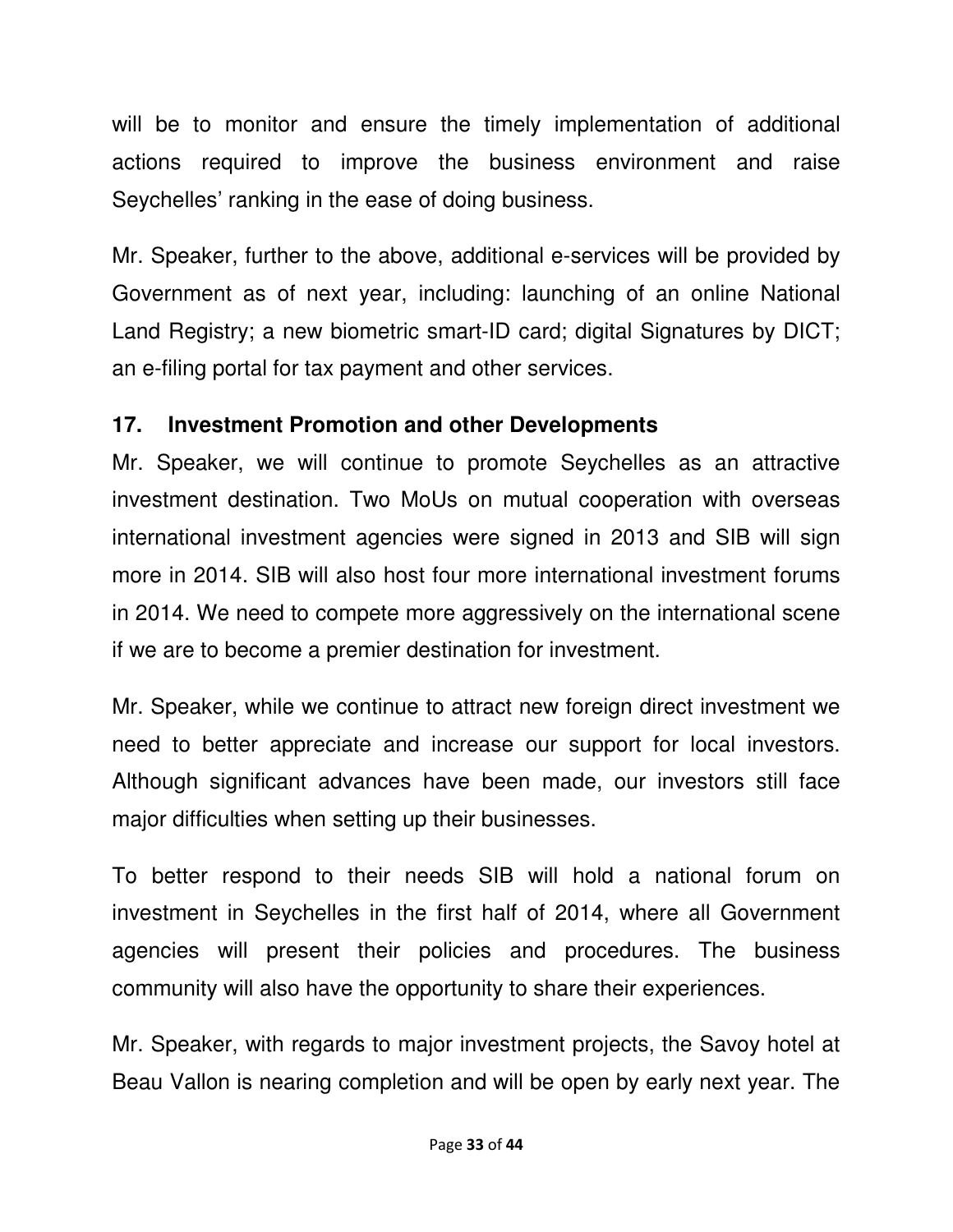Bel Ombre hotel is progressing well and Government is the early phase of discussions with potential investors for two major hotel projects in South and West of Mahé. Development of the Eden Island residential villas have now entered the last phase.

## **18. We will Invest More in Small Businesses**

Mr. Speaker, in 2013, Government played its part to improve access to credit for small and medium enterprises (SMEs). The Small Business Finance Agency (SBFA) replaced the Concessionary Credit Agency and the lending threshold was increased to SR300,000.

As a further boost to the SME sector and in line with Government's continued efforts to provide financial assistance with more favorable loan conditions, a new SME Financing Incentive Scheme was recently put in place with commercial banks. Already, during its first four months, a total of 35 applications amounting to SR33 million have been approved. This, Mr. Speaker, is a clear sign of an economy that is buoyant.

The newly established Department of Entrepreneurial Development and Business Innovation will intensify its efforts to promote innovative practices and diversity amongst SMEs and will continue to support small entrepreneurs.

To further underline its commitment toward small businesses and households, the Government will in 2014 inject millions of rupees in various investment schemes.

First, **we will increase financial support toward SMEs totalling SR45 million** through: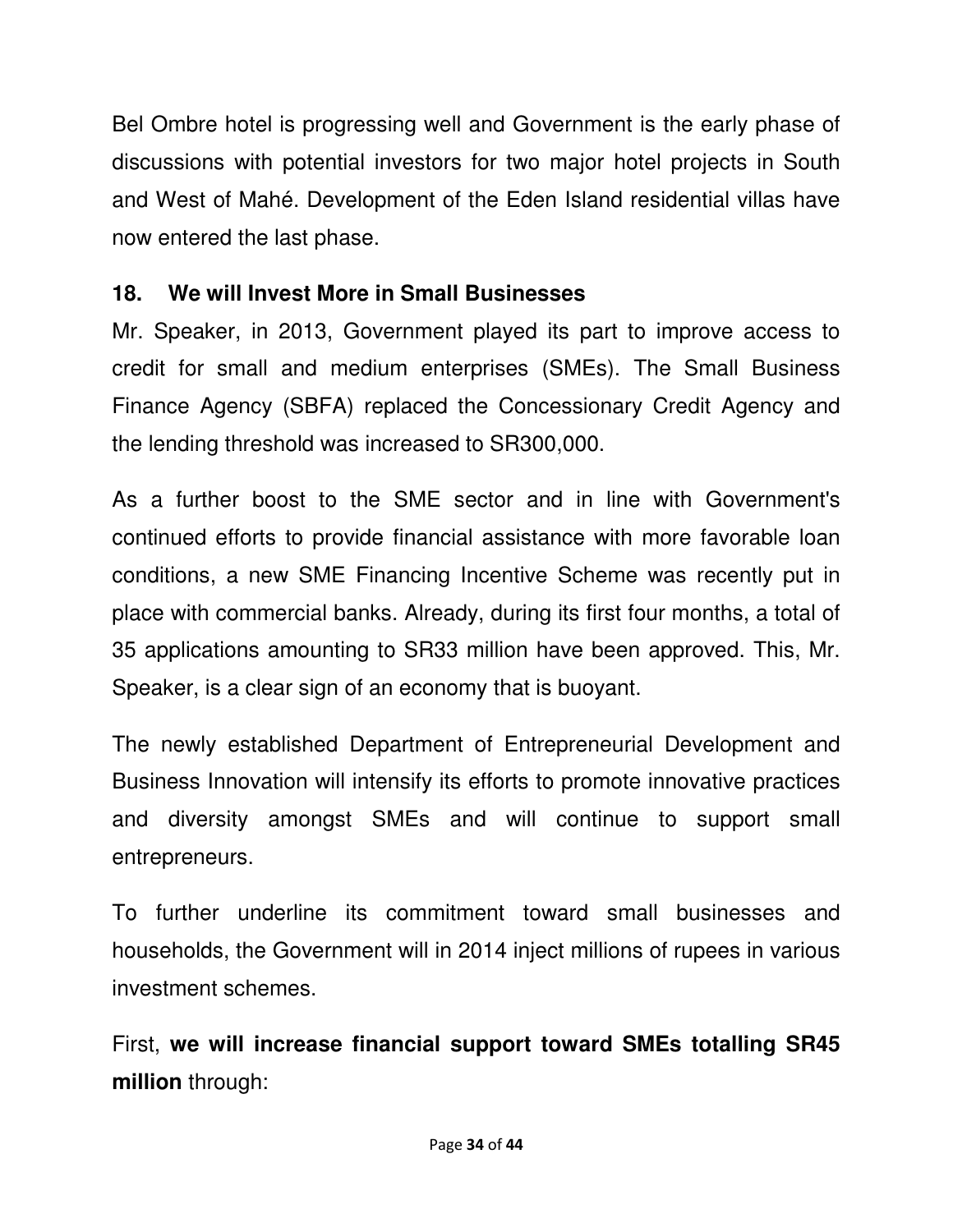- A further SR30 million injection from the Government budget toward **SBFA**
- SR10 million in lending from Nouvobang and SCB to SBFA
- SR5 million toward interest rate subsidies for the SME Financing Scheme through commercial banks.

Second, Government will inject **SR3 million towards the ADF** and another **SR3 million** toward the newly-created **Agricultural and Fisheries Disaster Insurance Scheme.** 

Mr. Speaker, this followed Government's recent decision to increase the ADF lending threshold to SR750,000 from SR500,000. Government has also re-affirmed its commitment to replenish the Fund as and when the necessary.

## **19. We will Invest more in Renewable Energy Schemes**

Mr. Speaker, our Government aspires to transform Seychelles into an example of an environmentally sustainable country driven by clean energy. In 2014, we will invest SR4 million to support small businesses and households through a number of renewable energy schemes as follows:

- **SR3 million** toward the Photovoltaic Rebate Scheme; and
- **SR1 million** toward interest rate subsidy under the Seychelles Energy Efficiency and Renewable Energy Programme (SEEREP).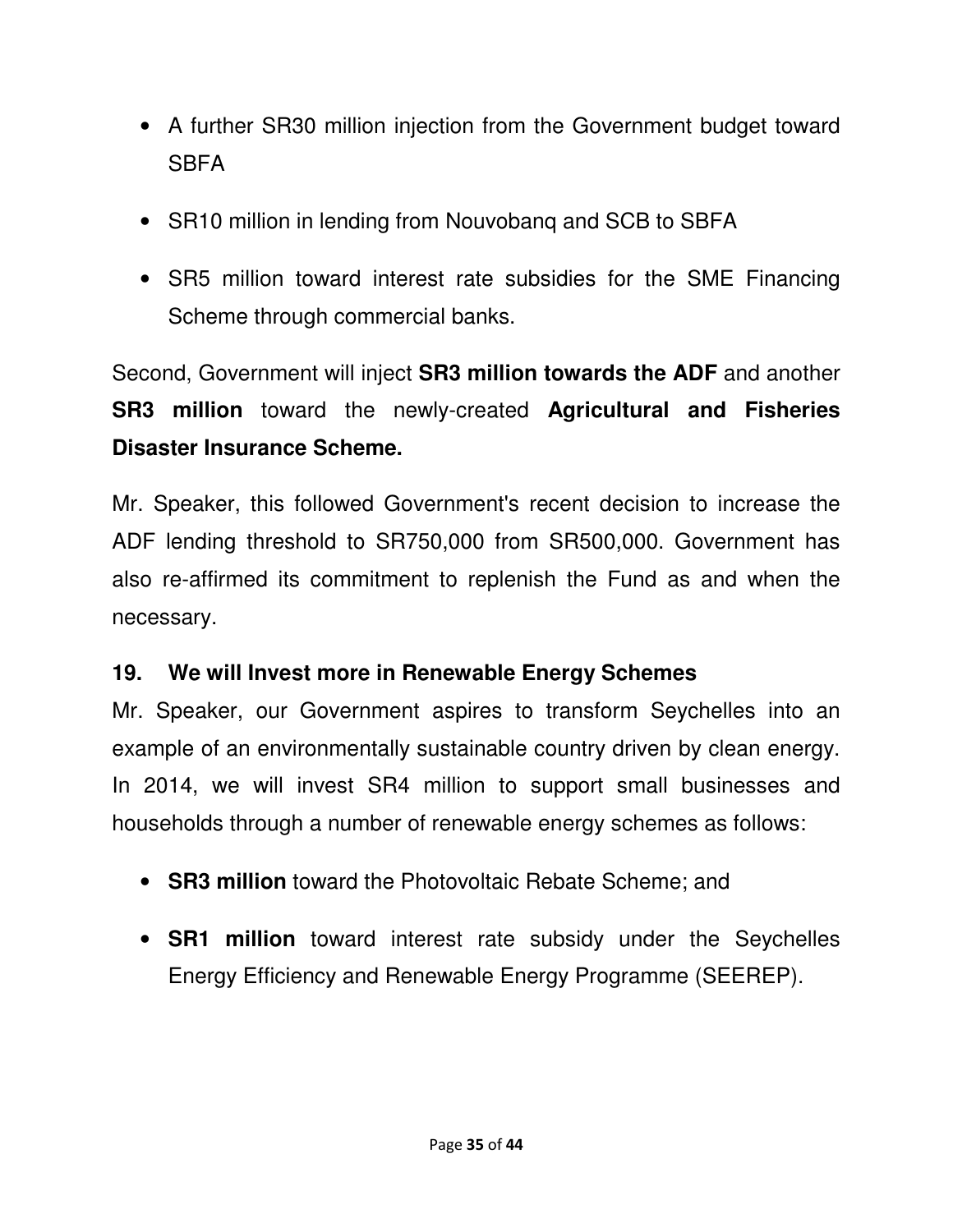These two schemes have already been announced. We will work with our development partners to identify potential funding for more such schemes, and to target other sectors, including the commercial sector.

## **20. Subsidizing more Public Services for Low Income Groups**

Mr. Speaker, Government has pledged to support the more vulnerable groups in our society, and it will continue to do whatever is necessary to protect them. In 2014 we will spend:

- SR27 million to maintain the subsidy in public transport; and
- SR12 million to ensure that consumers utilizing less than 400 kilowatts of electricity per month do not see an increase in electricity tariffs as a result of the rebalancing exercise.

An annual review taking into consideration variables like fuel prices, exchange rates, new technology and other schemes to support moves to renewable energy, will be carried out to establish future levels of subsidies.

# **21. We will Invest more to assist First Time Home Buyers**

Mr. Speaker, last year I announced our Government's intention to introduce a new housing finance subsidy scheme for first time homebuyers. I am pleased to announce that we will launch this scheme with effect from January 1, next year. We have budgeted SR21 million for this scheme.

Through this scheme first time home buyers earning under SR20,000 per month will qualify for a Government subsidy in the form of a cash grant between R50,000 to R200,000—that will go toward the applicant's down payment. To qualify for the subsidy applicants will need to have a minimum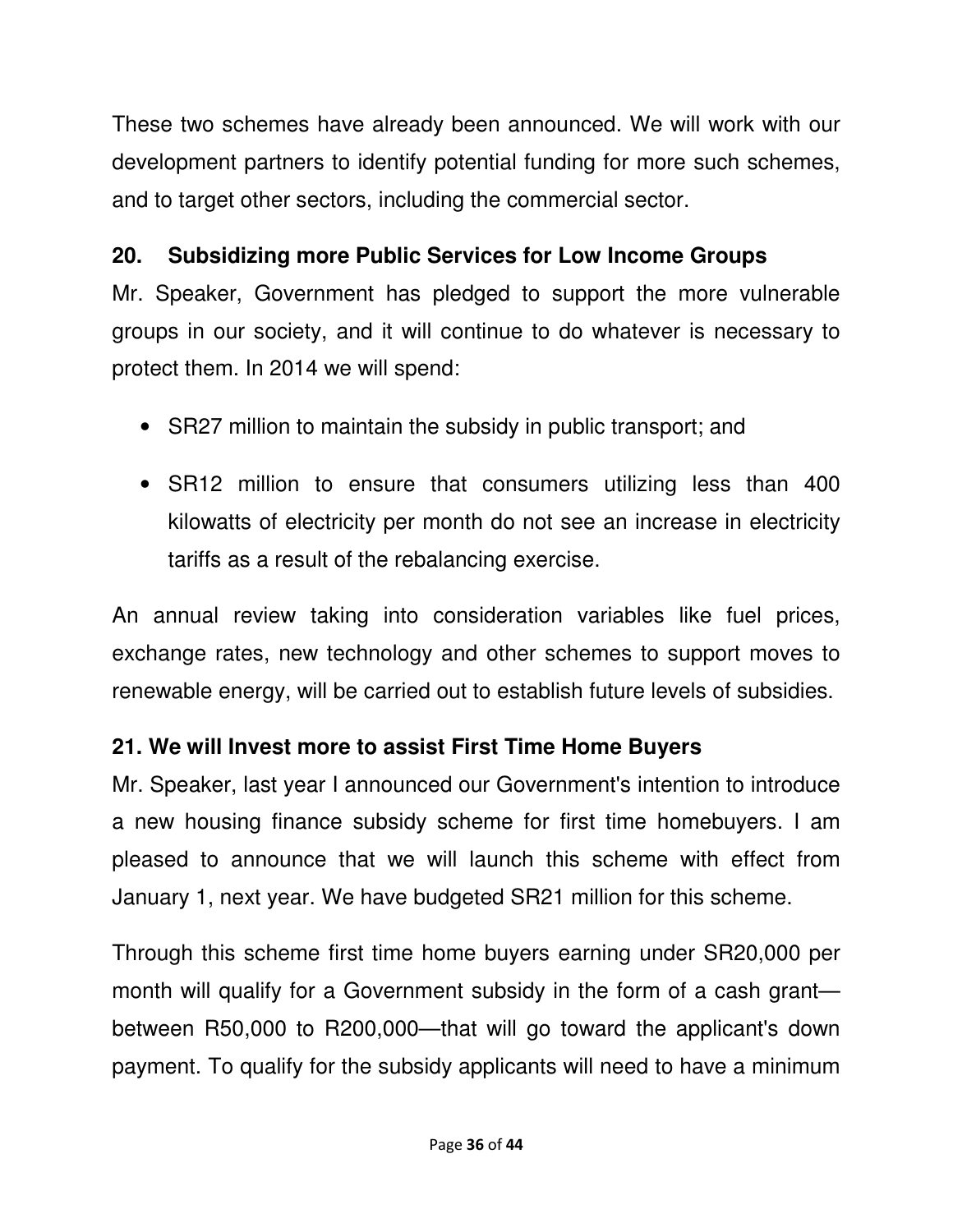of 10% as personal contribution towards the cost of the property. The level of subsidy will vary according to salaries of applicants as follows:

| Income (after PIT) | <b>Maximum</b>      |
|--------------------|---------------------|
|                    | <b>Subsidy (SR)</b> |
| Up to 5,999        | 200,000             |
| 6,000 to 6,999     | 180,000             |
| $7,000 - 7,999$    | 160,000             |
| $8,000 - 8,999$    | 140,000             |
| $9,000 - 9,999$    | 120,000             |
| $10,000 - 10,999$  | 100,000             |
| $11,000 - 11,999$  | 95,000              |
| $12,000 - 12,999$  | 90,000              |
| $13,000 - 13,999$  | 85,000              |
| $14,000 - 14,999$  | 80,000              |
| $15,000 - 15,999$  | 75,000              |
| $16,000 - 16,999$  | 70,000              |
| $17,000 - 17,999$  | 65,000              |
| $18,000 - 18,999$  | 60,000              |
| $19,000 - 19,999$  | 50,000              |
| 20,000 and above   | 0                   |

MFTI and MLUH will provide more details before the end of this year.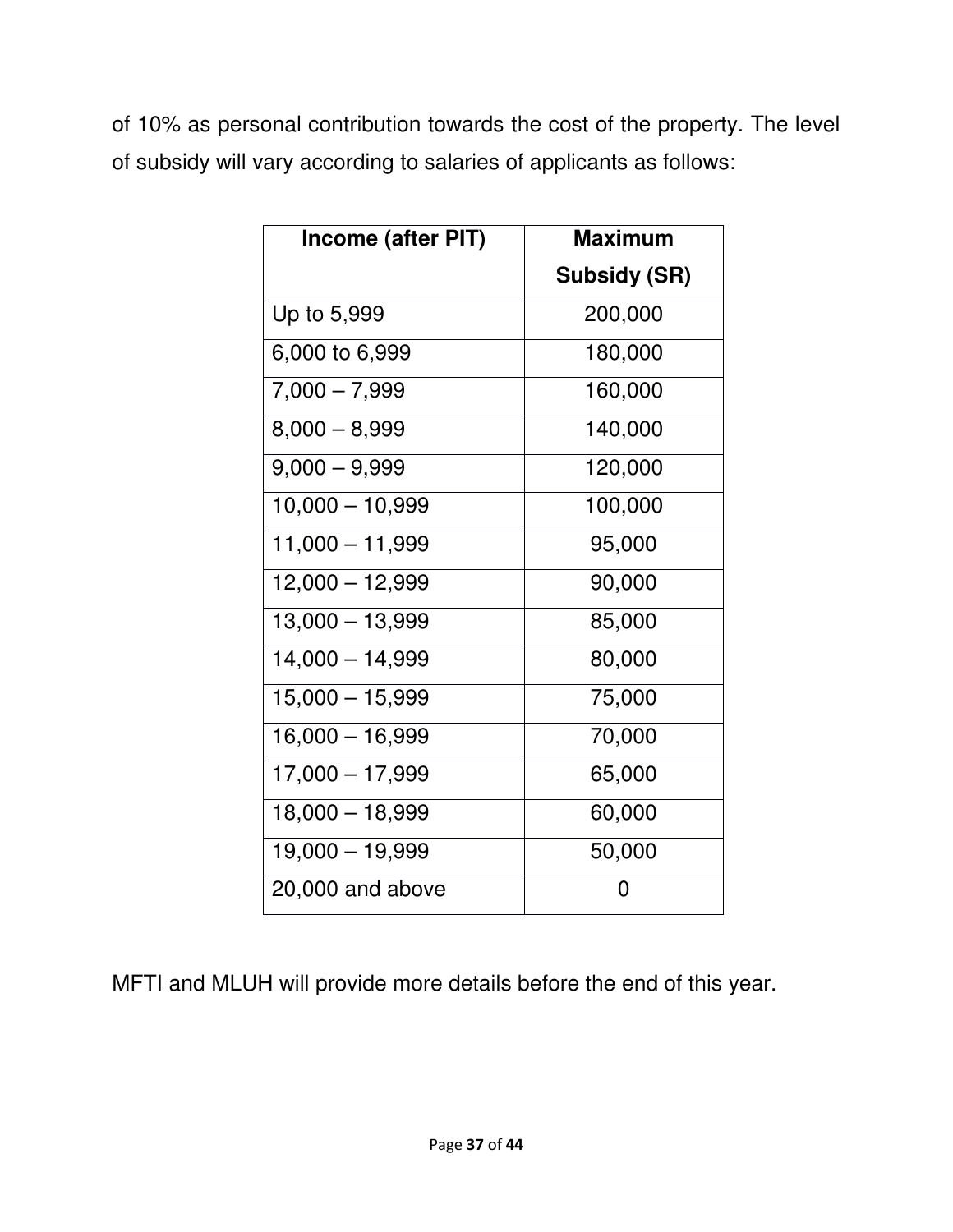#### **22. Salary Review**

Mr. Speaker, for five years now, the Seychellois people have made numerous sacrifices. Our people have gone through great pains to sustain the effects of the economic reforms which have today borne fruit. Whilst there have been salary increases in recent years, these have lagged behind inflation.

As President James Michel said in his most recent National Day address, the time has come for our Government to share the rewards of our success with our people. And as he promised, in 2014 Government will implement a comprehensive review of the salary structure and the salary level.

## **22.1 A New Salary Structure**

A new Public Service Salary Table will be established to replace the current Wage Grid. This new Salary Table will determine salaries of constitutional appointees and the public service. Government will shortly present details of this new structure to the National Assembly and seek approval for this structure through new laws and amendments to existing laws.

The new Salary Table will provide a fair and transparent mechanism for salary management in the public service.

The new Salary Table will become fully effective for the Judiciary from 1st July 2014. For Constitutional Appointees other than the Judiciary, it will become effective in two stages; they will receive the first increment from 1st July 2014, and the second from 1st December 2014.

# **22.2 Increase in Wages and Salaries in 2014**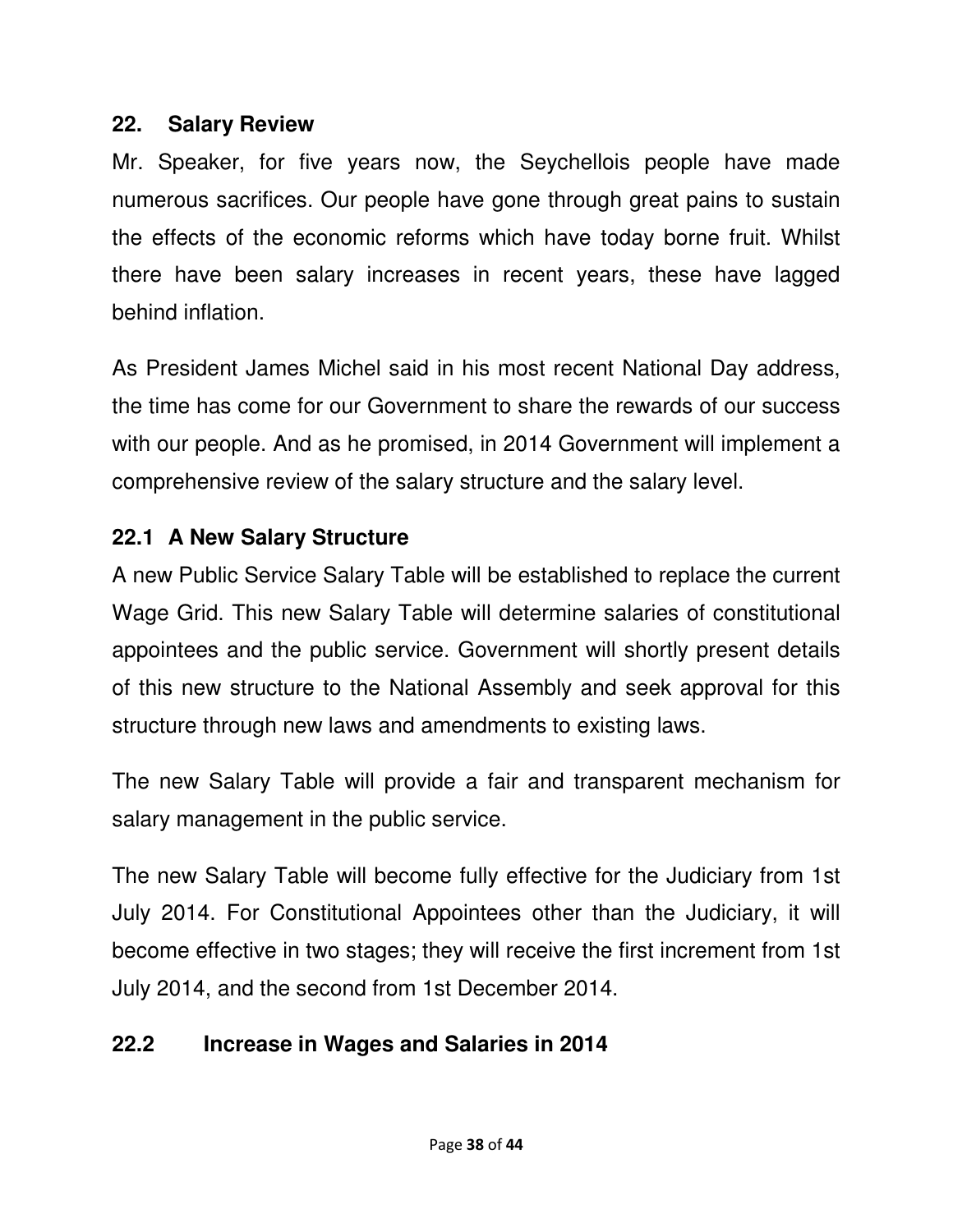Mr. Speaker, Government has decided to give a substantial, national salary increase in 2014. The increases being proposed will ensure a proportionate increase in the salaries of all individuals across government.

## **22.2.1 Increase in Minimum Wage**

Mr. Speaker, with effect from January 2014, the minimum wage for all workers other than casual workers will increase by 20% from SR22.25 to SR26.70 per hour or from SR3,375 to SR4,050 per month (based on a 35 hours' work per week). The rate for casual workers will rise from SR25.65 to SR30.78 per hour.

Mr. Speaker, through the lowering of business tax to 30% for most medium sized businesses this will allow the private to absorb the increase minimum wage, without the need to increases the cost of goods and services.

## **22.2.2 Increase in Salaries of the General Public Service**

Mr. Speaker, on 1st January 2014 salaries of the public service will also increase, and will be based on the existing salaries as at 31<sup>st</sup> December 2013. The enhancements will be as follows:

- Employees from SG1 to SG4 on the Government wage grid will receive salary increases of 20%;
- Employees from SG5 to SG8 will receive salary increases of 15% ;
- Employees from SG9 to SG12 will receive increases of 10%;

Mr. Speaker, home carers will also receive an increase of 20%.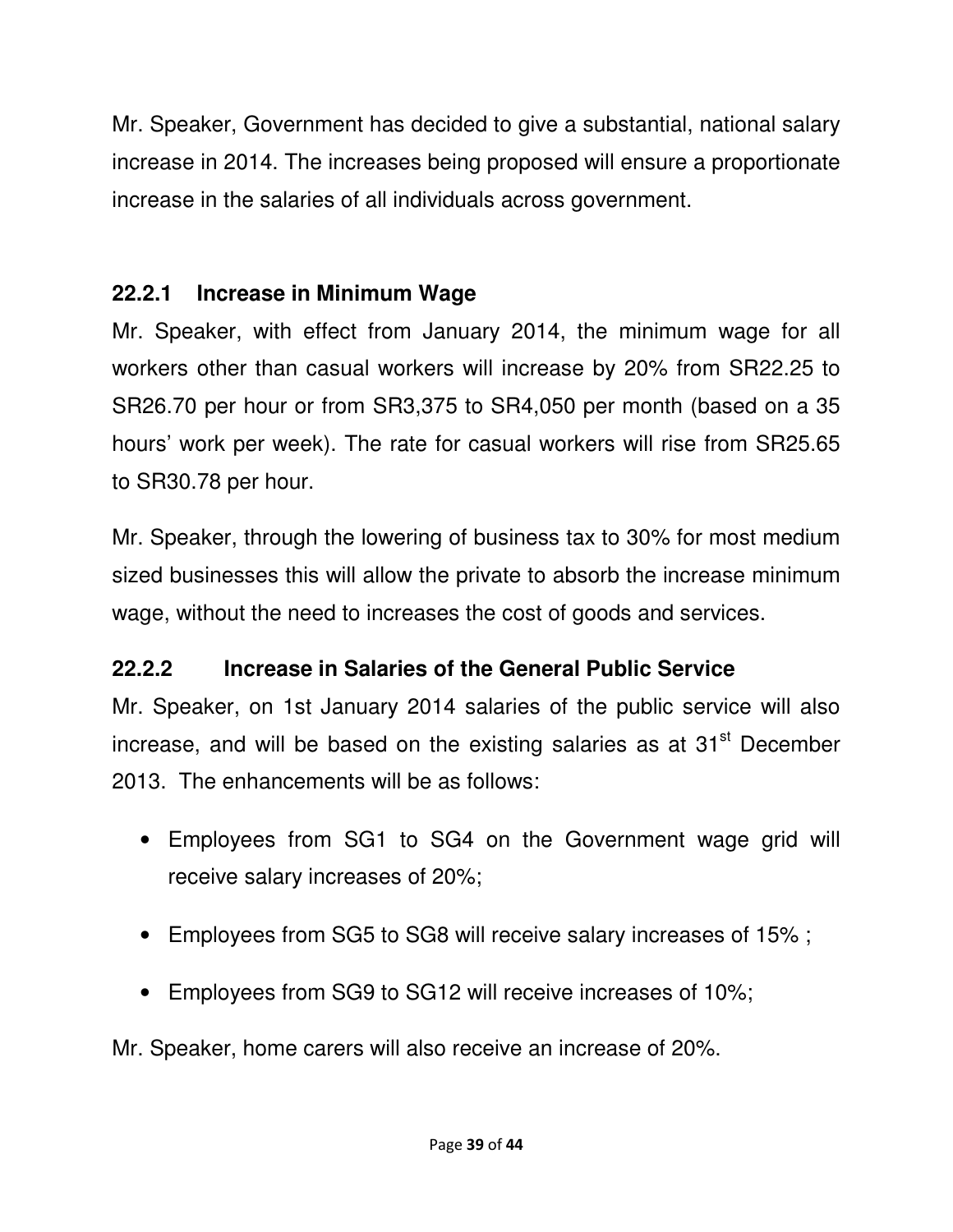These increases in public service salaries, constitutional appointees, and others like home cares, will cost Government SR131.5 million, of which R101 million will be for ministries and departments and SR30.5 million for budget dependent agencies.

To absorb these significant salary increases and other raises in benefits, Government has decided to review its recruitment policies in 2014. A thorough manpower budgeting exercise will be conducted during the coming months to review the structure of all Government ministries/department/budget dependent entities. Government expects that through the salary enhancements public servants will become more productive and hence minimize the need for additional recruitment.

# **23. Salaries of Public Enterprises**

Mr. Speaker, over the years, because public enterprises were accorded more autonomy in setting their salaries, and since salaries of constitutional appointees were fixed under the law, the gap between salaries of public enterprises and constitutional appointees has widened significantly.

To address this anomaly, Government has decided to cap salaries in all public enterprises to be consistent with the new Salary Table. Commercial enterprises will continue to be allowed to give other benefits such as bonuses however, this will be subject to new policies and guidelines.

# **24. Increases in Benefits and Allowances**

# **24.1 Benefits**

Mr. Speaker, we will also increase the various benefits as follows:

Increase (in SR)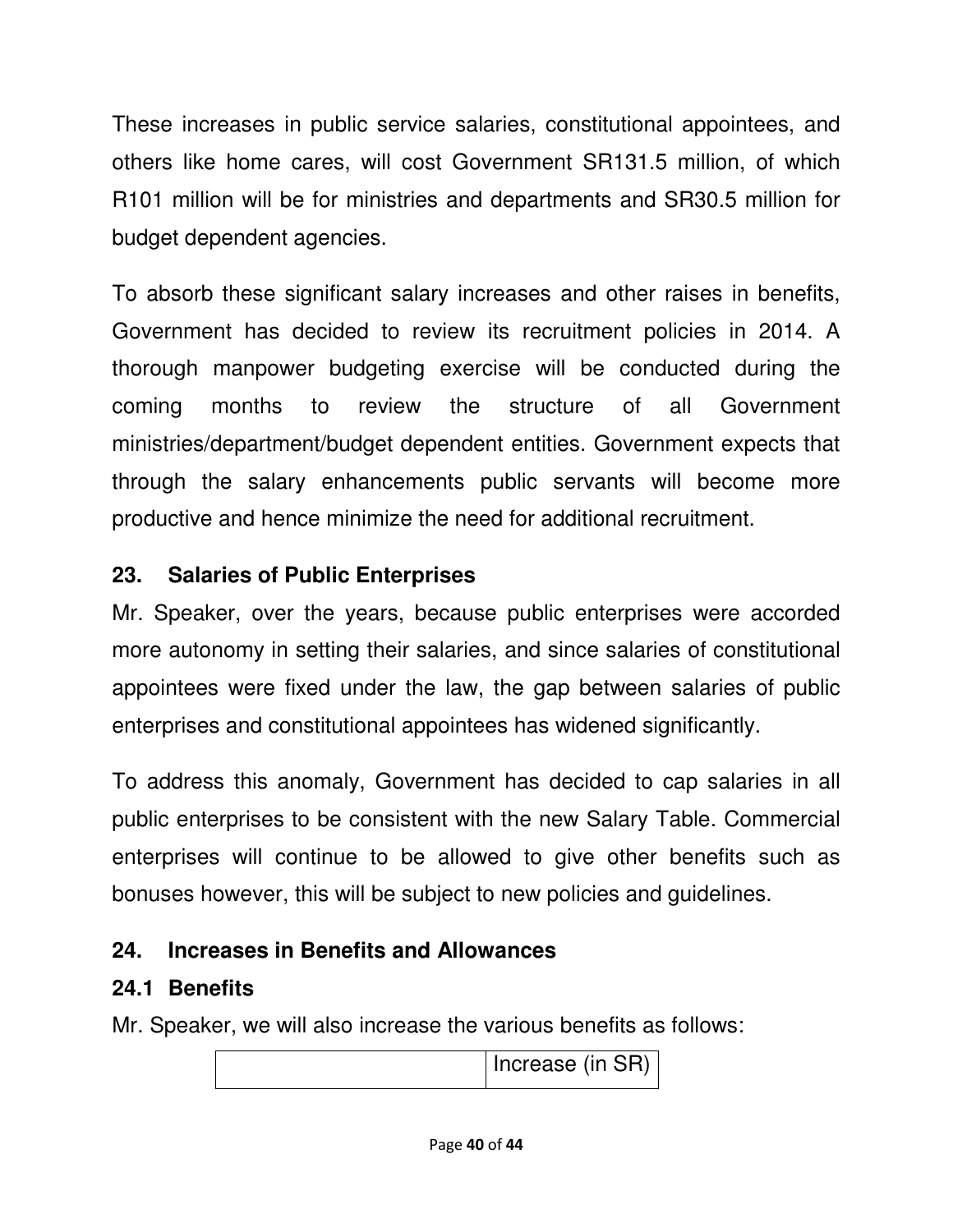| <b>Orphan Benefit</b>     | 80  |
|---------------------------|-----|
| <b>Invalidity Benefit</b> | 140 |
| <b>Injury Benefit</b>     | 130 |
| Survivor (widows) Benefit | 130 |
| <b>Sickness Benefit</b>   | 130 |
| <b>Maternity Benefit</b>  | 130 |
| <b>Retirement Pension</b> | 200 |

The impact on the 2014 budget of raising those benefits will be SR25.2 million.

#### **24.2 Allowances**

Mr. Speaker, we are proposing an increase of SR100 per month on allowances of **apprenticeship and post secondary institutions**. The total impact on the 2014 budget is SR4.9 million.

**Graduate housing allowance** will in 2014 increase by 50% relative to the current level, from SR2,000 per month to SR3,000 per month.

## **25. Medium-Term National Development Strategy**

Mr. Speaker, to achieve sustained development we need to plan carefully and structure our various strategies to meet our aspirations. Last year Government began to prepare a new Medium-Term National Development Strategy (MTNDS).

This new strategy will offer new perspectives of the development of Seychelles and will be an important instrument in promoting more national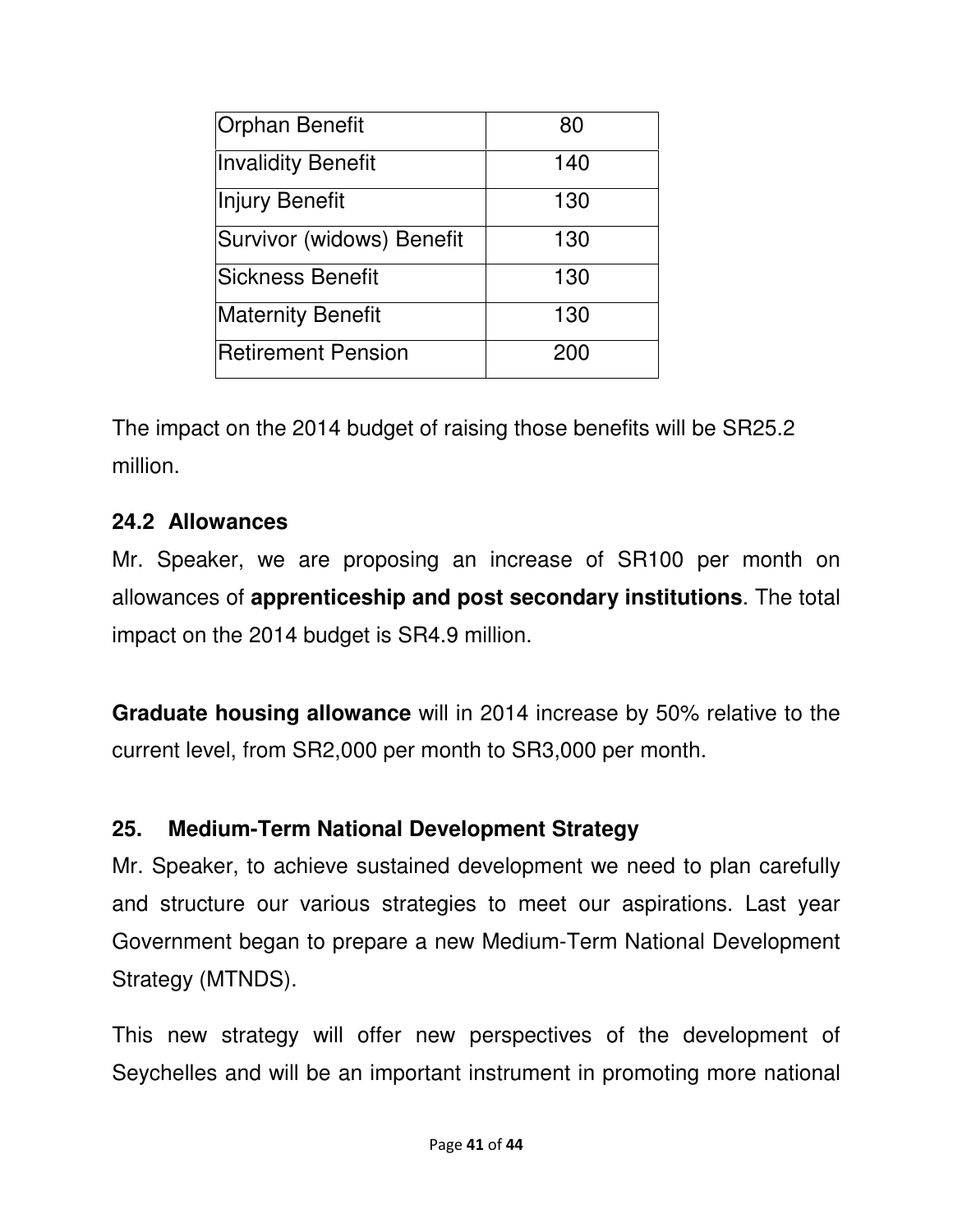unity and social justice. These are key elements needed to ensure that sustainable development and economic stability prevail in an environment of good governance, social cohesion, peace and security.

In the preparation of the MTNDS, consultations will take place with all stakeholders including the private sector and civil society. Completion and validation is planned for September 2014. This will coincide with the time when the rest of the world will be preparing for the launching of the UNDP led Post-2015 Development Framework.

#### **26. Future engagement with the International Monetary Fund**

Mr. Speaker, Government is of the view that it would be in the best interest of Seychelles to have a new programme with the IMF. A new programme will continue to benefit our country, by supporting macro-economic discipline, assisting further build-up of foreign exchange reserves, and maintaining confidence with development partners, investors, and international rating agencies. Discussions are still ongoing to determine the exact type of program.

#### **27. Conclusion**

Mr. Speaker, our long journey through the economic reforms has been a difficult one. Without the resilience and sacrifices by everyone, we could not have reached where we are today. It is important that we remind ourselves that we have gone a long way, but we still have much more to do if we are to raise the income level of our people and bring more prosperity.

However, today Government is pleased that we are able to share the benefits of the success that we have realized until now. The theme Beyond Reforms: Accelerating Growth for Shared Prosperity that we have chosen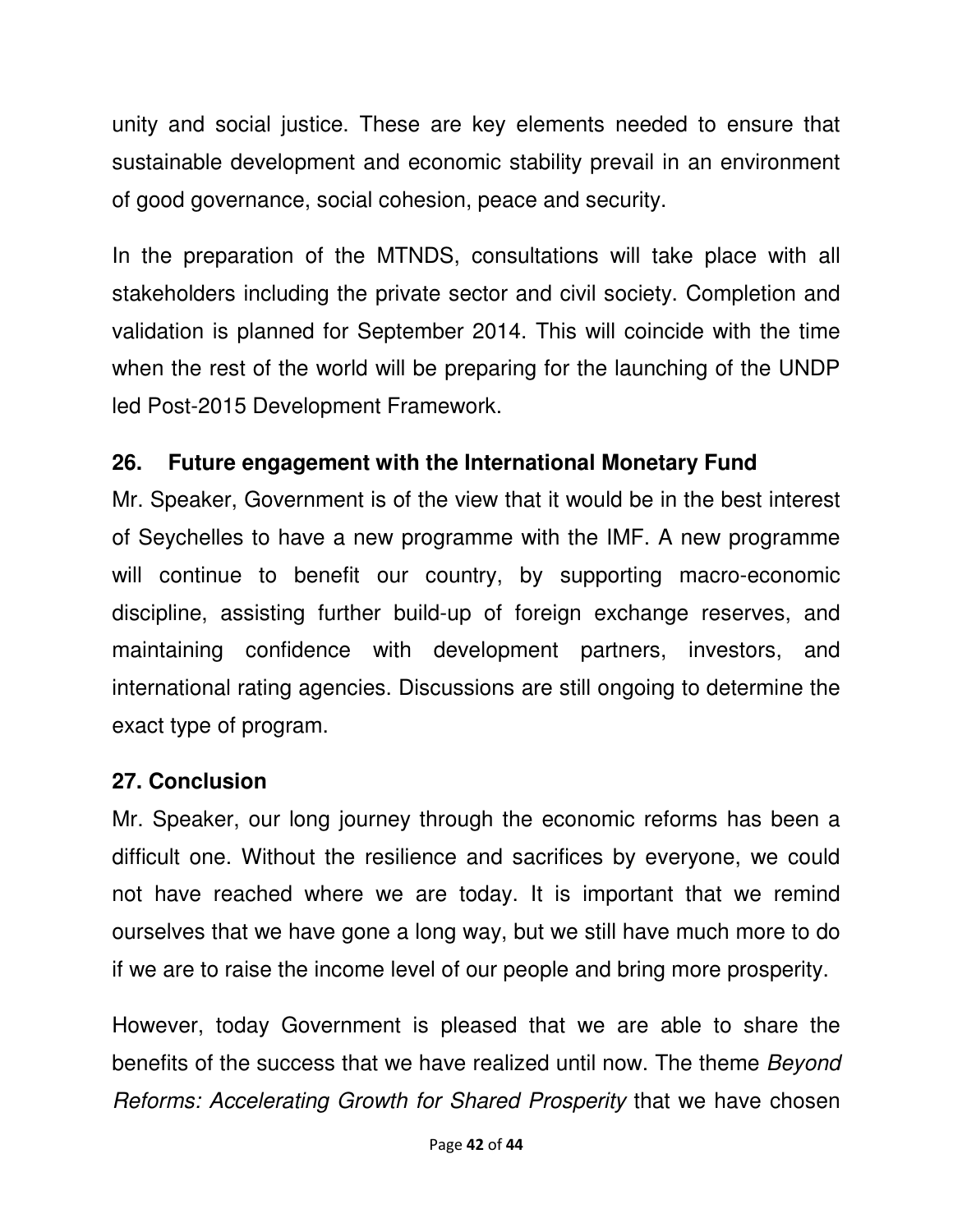for this year's budget is a symbol of the journey that we have gone through and what we are able to give back to our people.

Mr. Speaker, our Government has repeatedly emphasized the need for our growth to be inclusive, whereby each and every member of our society benefits equitably from it. Through today's budget address I have provided each and everyone, from the business community to the households, students, our children, and all other stakeholders something to make their lives better.

On a final note Mr. Speaker, I would like to emphasize the need for all of us to continue working hard so that together we can bring more success to our beloved Seychelles and take it to the next level. It is only through hard work that we can continue to increase prosperity and improve the lives of our people even more.

Before I conclude, I would like to thank President Michel for his leadership and for his determination to improve the lives of the Seychellois people. I thank Vice-President Faure for his continued drive in supporting our reforms. I thank my colleague ministers for their support and their technical teams for their invaluable contributions.

I thank my dedicated and competent team at the Ministry of Finance, Trade and Investment for their professionalism and determination.

Mr. Speaker, I want to recognize the support of the private sector and civil society have and their inputs, suggestions and contributions which continuously assist us in modernizing our policies.